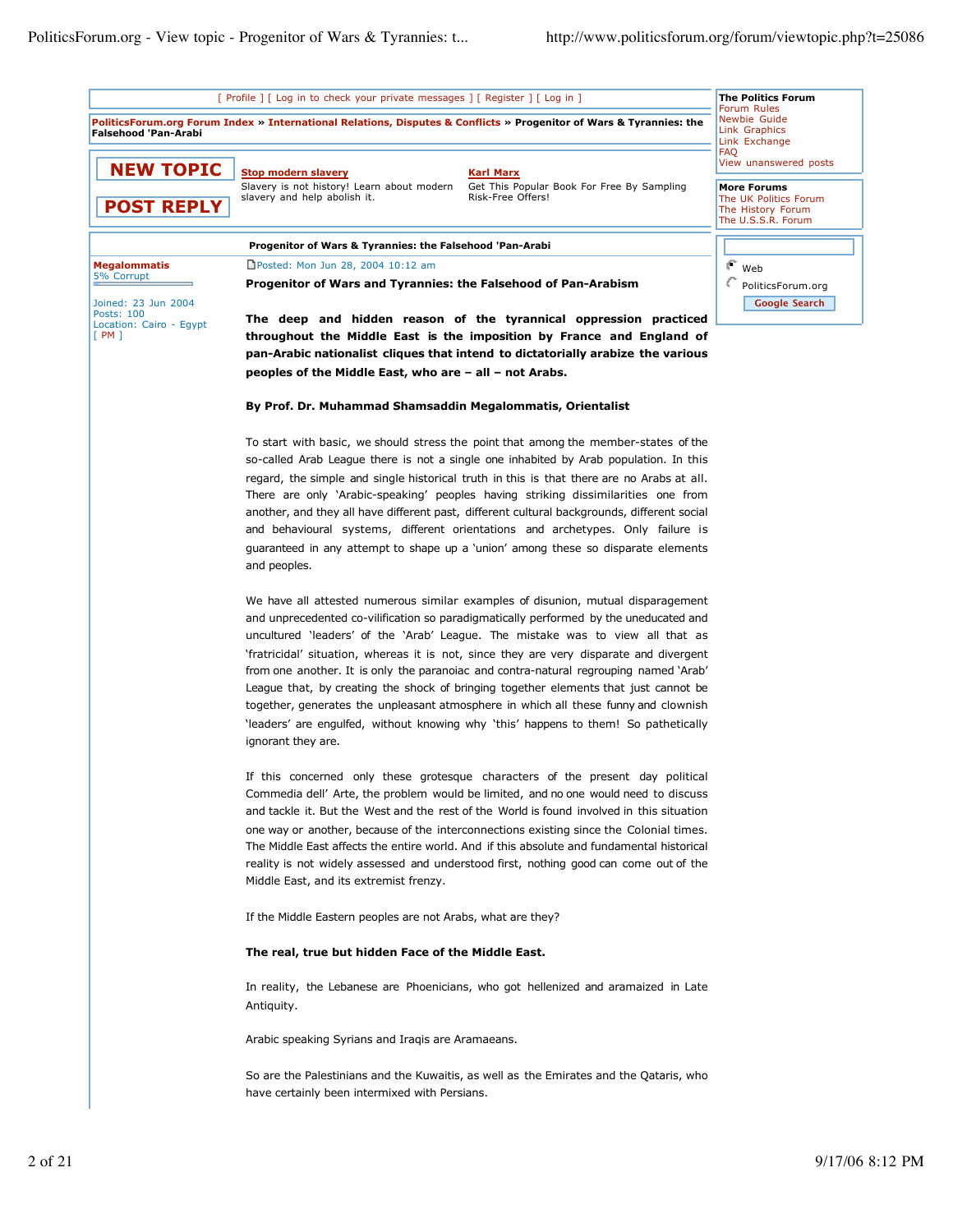Egyptians are Copts, native Egyptians, descendants of the people of Ancient Egypt in their amalgamations with the numerous foreigners, who passed by the valley of the Nile: Aramaeans, Phoenicians, Yemenis, Greeks, Meroitic Sudanese, Romans, and others.

Sudanese are descendants of the ancient Meroites and the Nubians.

Libyans and the people of the Maghreb are descendants of the Khammitic peoples of the great Atlas, Berbers, in their genuine fusion with Carthaginians and Romans.

And finally Yemenis are Yemenis, descendants of the ancient states of Saba, Qataban, Himyar, Hadramout and other; they are closer to Abyssinians (mistakenly called Ethiopians) than to the Arabs of Hedjaz.

### **Islamization: the reason of the (linguistic but not racial) Arabization**

All these peoples, by accepting Islam, sooner or later, started becoming arabized, but this happened at a linguistic, not at a racial, ethnic level. And we know only too well that the Arabs of the times of the Prophet were not numerous at all. One generation later, when let us say Islamic armies were reaching Carthage in today's Tunisia, Central Asia and the Indus valley, the Muslim fighters were speaking Arabic but among them Arabs were already a minority. Aramaeans from Damascus and Ctesiphon, Egyptians from Alexandria, Yemenis from Muza and Persians from Praaspa were already a majority among them! They learnt the language of Quran, but they did not and could not change their racial and ethnic origin.

The Copts (Christians) of Egypt, and the 'Assyrians' and 'Chaldaeans' of Iraq and Iran are very good examples that show very well what happened: those who remained Christians preserved initially their language (Coptic and Aramaic – Syriac), and lost it gradually in later dates.

Among the people who accepted Islam in the early period, only Persians preserved their language. This is not strange, since the great cultural phenomenon of Ferdowsi gives us an insightful understanding of the subject. If Copts and Aramaeans had not been christened, and if they had kept a national traditional historical record of their glorious past, they would have resulted into a different perception of Islam, preserving their original languages and developing epics similar to Shahnameh.

### **Colonial practice and diffusion of Pan-arabism**

Because this did not happen, we attest nowadays the current situation, but this does not involve that these peoples are Arabs, or that a kind of union can be based on falsely perceived history, and tons of misinformation and disinformation due to colonial powers' diplomacy. Mainly France and England became the centers of emanation of a falsely conceived and inaccurately studied 'pan-Arabism', since they focused their educational – academic – cultural – ideological policies on issues related to their strategic efforts to bring down the Ottoman Empire, Safevid Iran, and Mughal India. The term 'inaccurately studied' is employed because this falsehood created problems worse than those it was supposed to solve, even if we limit the discussion to the Western world, since Islamic Terrorism is a later result of the earlier ideological developments in the area of the Middle East.

It is from the Western European universities, political parties and demented ateliers of all sorts that nationalism emanated. And as such, it caused serious problems to peoples of the East and the West, Christians, Muslims, Jews, Hindus, and others. The confusion spread throughout the territories of the Ottoman Empire finds its equivalent in the disaster of the Irish, the Scots, the Corsicans and the Celts of Brittany.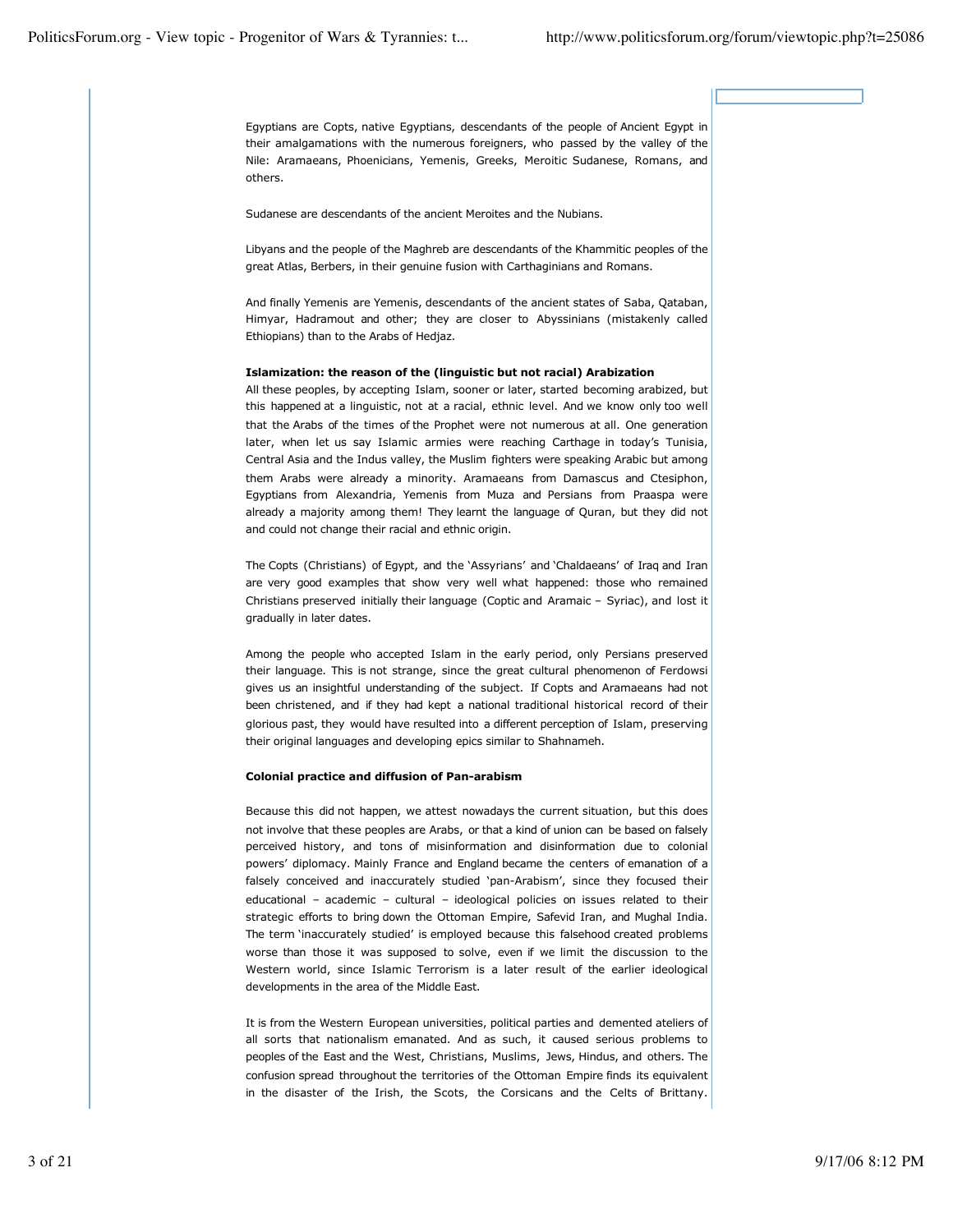–

Actually, it leads to nowhere.

Earlier one understands this, sooner one escapes from the traps that led millions to wars and disaster.

Of course, the Colonial Scheme was not meant only against the Ottoman Empire. It did aim at creating an entire situation in which it would be sure that no powerful successive state form would ever rise in its stead! In this way, the colonial powers shaped the problematic Middle East of the 20s, the 30s, the 50s and the 60s that we all know; an area of total confusion and impotence. An area, from which the Western powers would extract oil and other resources in a most profitable way that – at the same time – would help them impose themselves as undisputable powers over the rest of the world.

Following the results of the WW I America joined the two colonial powers that achieved a multi-targeted 'miracle':

- 1. they destroyed the Ottoman empire
- 2. they made sure that no power rises in its stead in the Middle East and
- 3. they kept rival Germany and Russia far from it!

### **Impossibility of an 'Arab' nationalism**

In the sense that never Indians will be able to express … Chinese nationalism (!), and never Spaniards will be able to express … Portuguese nationalism, never will

a. **the Copts of Egypt** (all the population is Coptic, Egyptian properly speaking, not only the Christians, those who are called 'Copts') – call them just Egyptians if you want

b. **the Aramaeans of Iraq, Syria, Jordan** (I mean again the entire population of these countries, not just the Christains), of Iran (the so-called 'Arabs' of Khuzestan are just 'Aramaeans'), **of Turkey** (Turkish, Kurdish or Arabic speaking populations of Antakya, Gaziantep, Kahraman Marash, Urfa/Edessa, Diyarbakir/Amida, Mardin/Margdis, Nusaybin, Hasankeyf, Siirt and Cizre) **and of Lebanon** (here I limit it to the inlanders)

c. **the Berbers of Lybia, Tunisia, Algeria and Morocco** (again I do not mean the Kabylians in Algeria, who openly declare their Berberic/Khammitic identity, but the entire population of all these countries)

d. **the Nubians** (belonging to the so-called Nilo-Saharic group of languages and races) of Egypt and the Sudan (another terribly oppressed minority), who live between Luqsor in Egypt and Karima in Sudan

e. **the Meroites of Sudan**, who live either nubianized in the north of Karima or arabized between Karima and Malakal in Central Sudan, being the descendants of the ancient Khammitic population of the historical Sudanese states Kush (800 – 525), Meroe (450 BCE – 350 CE) and (Christian) Makkuria (450 – 1150)

f. **the Yemenites and the Omanis**, who are certainly Semites but closer to the Abyssinians than to Arabs (their extensively recorded on epigraphic monuments ancient language gave birth to Gueze, the official and religious language of Axumite Abyssinia, and has been preserved until now in some parts of Hadramawt and at the island of Sokotra)

and last but not the least

g. **the Palestinians, the Kuwaitis, the Qataris, the Emiratis and the Bahrainis, who – all – are arabized Aramaeans,**

…………………… be able to express such a thing as Arabic nationalism.

The strength of survival in numbers was more considerable in the case of the Nubian and the Berberic than for Syriac, Yemenite or even Coptic. The latter went silent just 150 years ago. At the times of Champollion, Coptic was still mother tongue to a few thousands of Christian Egyptians. But yet, Coptic is the religious language in use for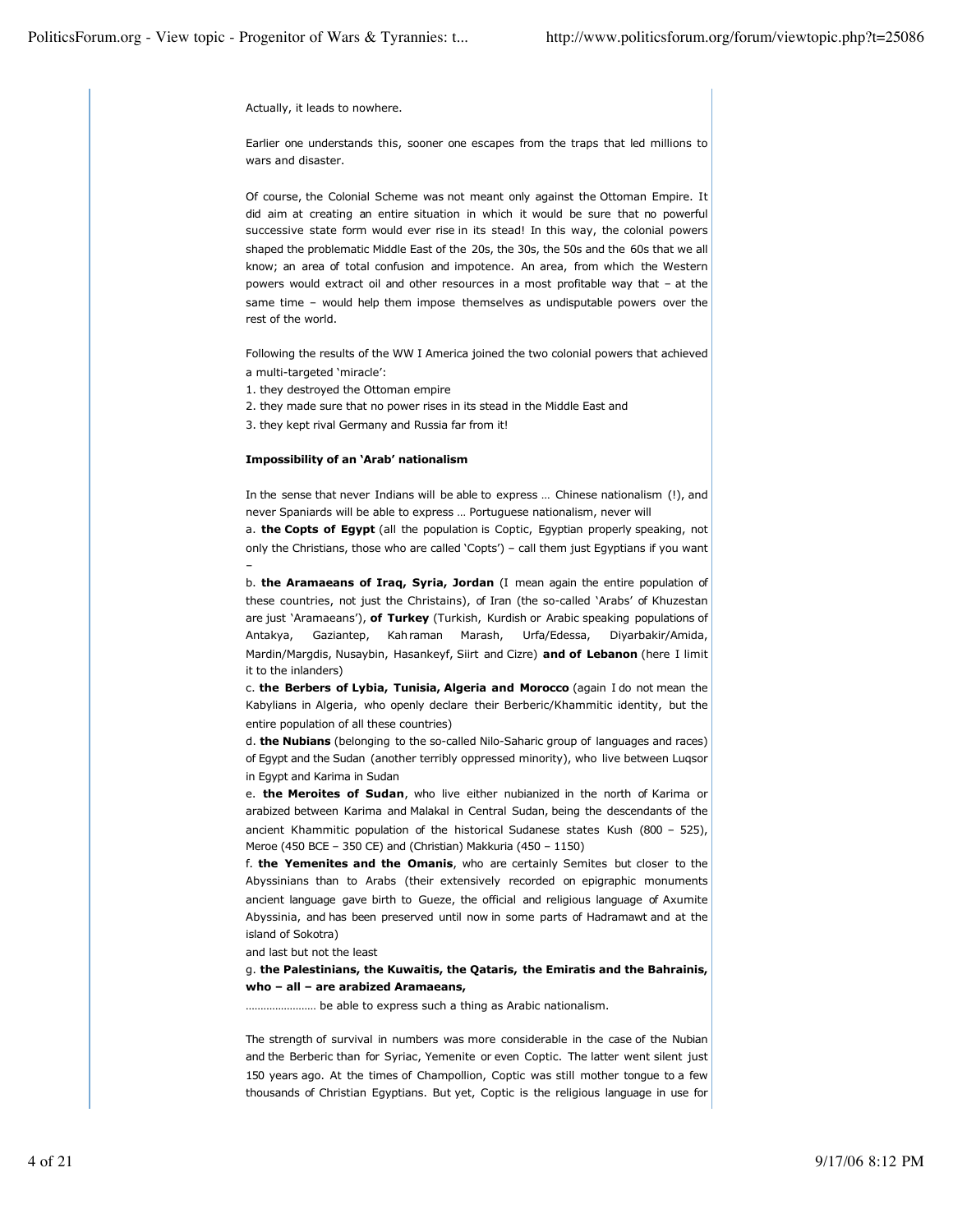the Christians in Egypt, and many hundreds of thousands learn it in the religious schools.

To this - necessarily summarized presentation - there can be only a counter-argument:

Several scholars have indeed pretended that Arabs, going outside the Arabic peninsula at the very Dawn of the Islamic Era. finally settled and definitely intermingled with local populations from Iran and Oman to Morocco, in a way that we could admit a certain …. arabization at the racial, not only the linguistic, level.

### **The Aramaization of the Middle East during the Late Antiquity: a real racial intermingling.**

This would be an entire aberration. Of course, any '– ization' can eventually take place at the level of race, not only language, culture or religion! The case of the Aramaization of Babylonia and Elam (a long procedure that took place from the 6th to the 1st century BCE) is quite indicative! But there were numerous Aramaic populations transported by the Assyrian emperors of the 8th and the 7th centuries there, or had settled because of their own choice. Elamites were exterminated by Assurbanipal at 640 BCE, and the decapitated Babylonians started being outnumbered by the continuously arriving in the Mesopotamian South Aramaeans!

But nothing similar happened during the early Islamic times! At the times of the Prophet, all the Arabs of Hedjaz did not outnumber the population of just one big Aramaic, Egyptian, Persian, Greek, Roman, Abyssinian, Berberic, Meroitic or Yemeni city like Tadmor, Syene (Aswan), Istakhr, Corinth, Mediolanum (Milano), Axum, Carthage, Dongola Agouza or Aden! So, there cannot be discussion about numbers, the real Arabs went lost among the multitude of the early Muslims, already before the year 30 of Hegira!

What most of the modern Western (in their great numbers Colonial) historians failed to see, focus and understand is that already during the life time of the Prophet Yemenites accepted Ali's preaching in Yemen at 630 CE. In great numbers! Along with them, Persian soldiers and colonizers, since Yemen belonged to the Sassanid Empire.

### **Islamic, not 'Arab' invasions**

So, to rtepeat what we earlier stated, when the first Islamic armies were fighting at Yarmouk (636) and were reaching Jerusalem and Damascus (638), there was a sizeable non-Arabic part among them! And we know only too well that these armies were not so numerous! When, a few years later, Islamic armies were reaching Nihavent (641) and Alexandria (642), already more than half of them were not Arabs! When Islamic armies attacked Constantinople (677) and reached Gibraltar, Arabs were already insignificant portion among them.

### **Early Islam was not 'culturally' Arabic: on the contrary, Islam de-arabized the then Arabs of Hedjaz.**

This reality shaped the world, and it was widely accepted among early Muslims in the first centuries of Islam. It was not limited at the racial level whatsoever! It was then accepted as encompassing all levels: cultural, literary, philosophical, religious, scientific, artistic. **The great movement of Shu'ubiyeh precisely stressed the point that the contribution of the Arabs was just…. nothing!**

And the Shu'ubiyeh were correct! Not only they knew more than the modern XIXth century scholars but they did not have back mind schemes and hidden plans! Nothing from all the aspects of the Islamic civilization is Arabic, except the language! Art,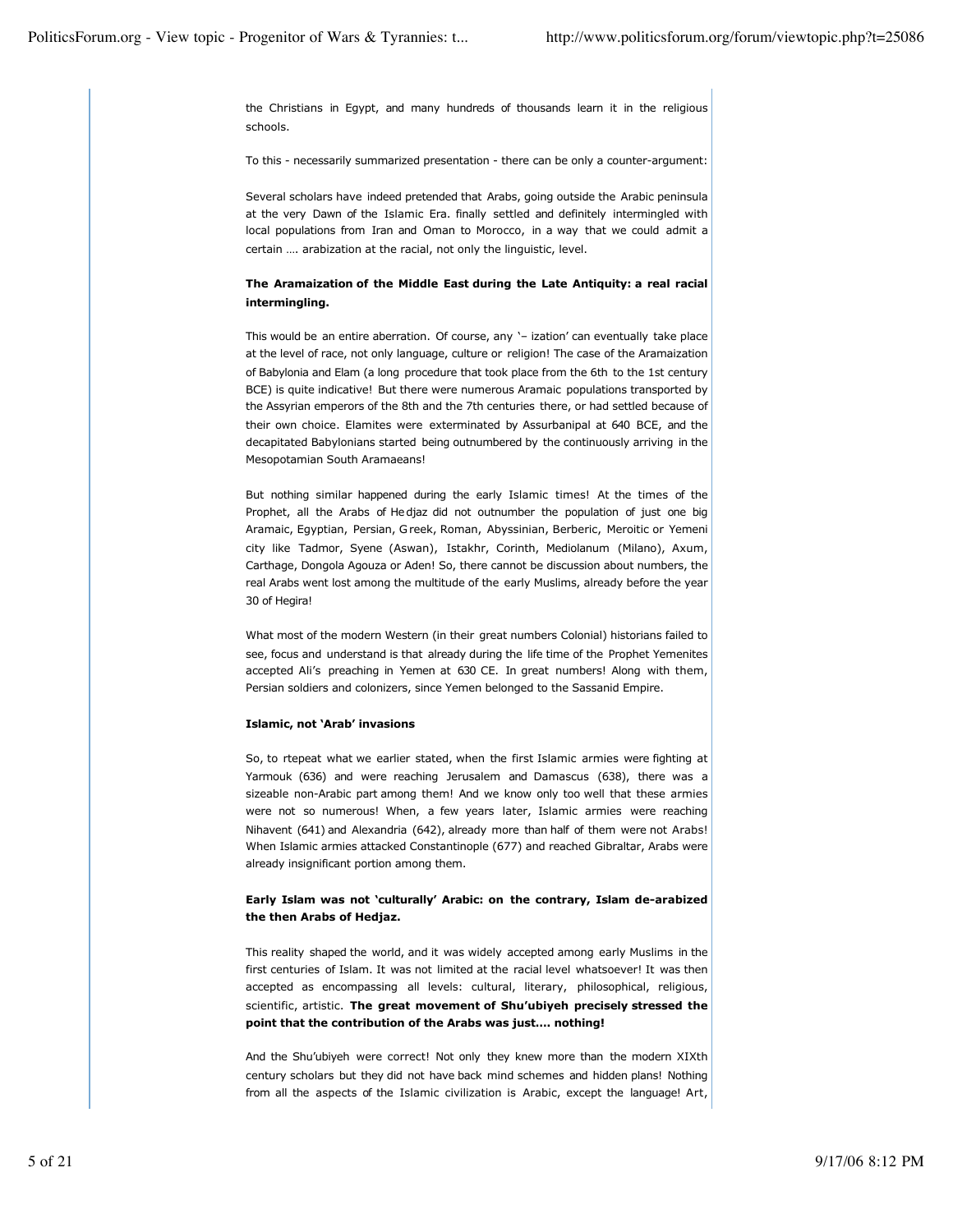philosophy, sciences, literature, knowledge, wisdom, technology, administration, army, navy, religion, theology: nothing in early Islam is Arabic.

Perhaps this is the most correct summary of the case: by accepting the prophet Muhammad, 7th century Arabs were des-arabized once and forever! In the sense that all that was genuinely Arabic before Muhammad with his preaching took a definite end!

## **Different type of Islamization: the Persians preserved Persian, but other peoples got linguistically arabized. An effort of analysis.**

The different approaches to the phenomenon of the adhesion to Islam consist in a certainly large – truly speaking – a vast, subject. We currently know many details, but until now scholars did not focus on a comparative, eventually interdisciplinary, approach.

Turks accepted Islam late, in Central Asia, and through the Persians.

The main issue focalizes on the difference between

a. **the Persians** – from one side – and

b. **the Aramaeans** (the many Aramaic speaking peoples that consisted in the outright majority of the areas belonging to today's SE Turkey, SW Iran, Iraq, Syria, Jordan, Kuwait, Qatar, Emirates, Bahrain, Lebanon, Palestine, Israel, and N – NE – E Arabia) **and the Egyptians** – from the other side.

The main distinction between the two groups at the very moment of the beginning of the Islamization procedure was the fact that

- **all the Egyptians and the great majority of the Aramaeans belonged to various Christian denominations, with the minority of the Aramaeans practicing Manichaeism** and other Late Antiquity forms of Gnosticisms (of which originate both the Mandaean and the Yazidi Kurdish minorities of present day Iraq), but - the outright majority of the **Iranians were following** various religious **systems that almost all were derivatives of Zoroaterianism (namely Mithraism, Mazdakism, Zervanism, Gayomardism) turning around the Court derivative of Zoroasterianism, i.e. Mazdaism** that was deeply involved in shaping a national – nationalistic political ideology that could not find its counterpart among any christianized people and/or state.

Whereas Mazdaism's approaches to the diachronic role of Iran were shared by Iranian Mithraists, Mazdakists, Zervanists, Gayomardists, and eventually Iranians following other religious systems (Manicheism, Nestorian Christianity, Buddhism), Christianized populations of the Roman Empire, Aramaeans, Egyptians, Greeks, Armenians, Romans and others were involved in terrible Christological divisions, debates, confrontations, and polarizations. They had all rejected political ideologies related to their pre-Christian religions, cults, ideologies, and philosophies, adopting the Christian Roman ideology of 'Urbi et Orbi', a kind of early 'internationalism' bringing nations together to the trinity – god of that religion.

The case of the Egyptians was particularly hard, since terrible hatred against the Pharaonic past of the country was diffused among the darkened minds of the fanatic, christianized masses, leading therefore to total disrespect for their own identity, culture and past.

Briefly, the ideological issues that were by then prevailing among the Aramaeans were the division between Nestorians (who rejected Jesus' divine nature) and Monophysites (who rejected Jesus' human nature), and the common rejection of Constantinople Christianity (that was refuting both, Nestorianism and Monophysitism, accepting Jesus' double nature).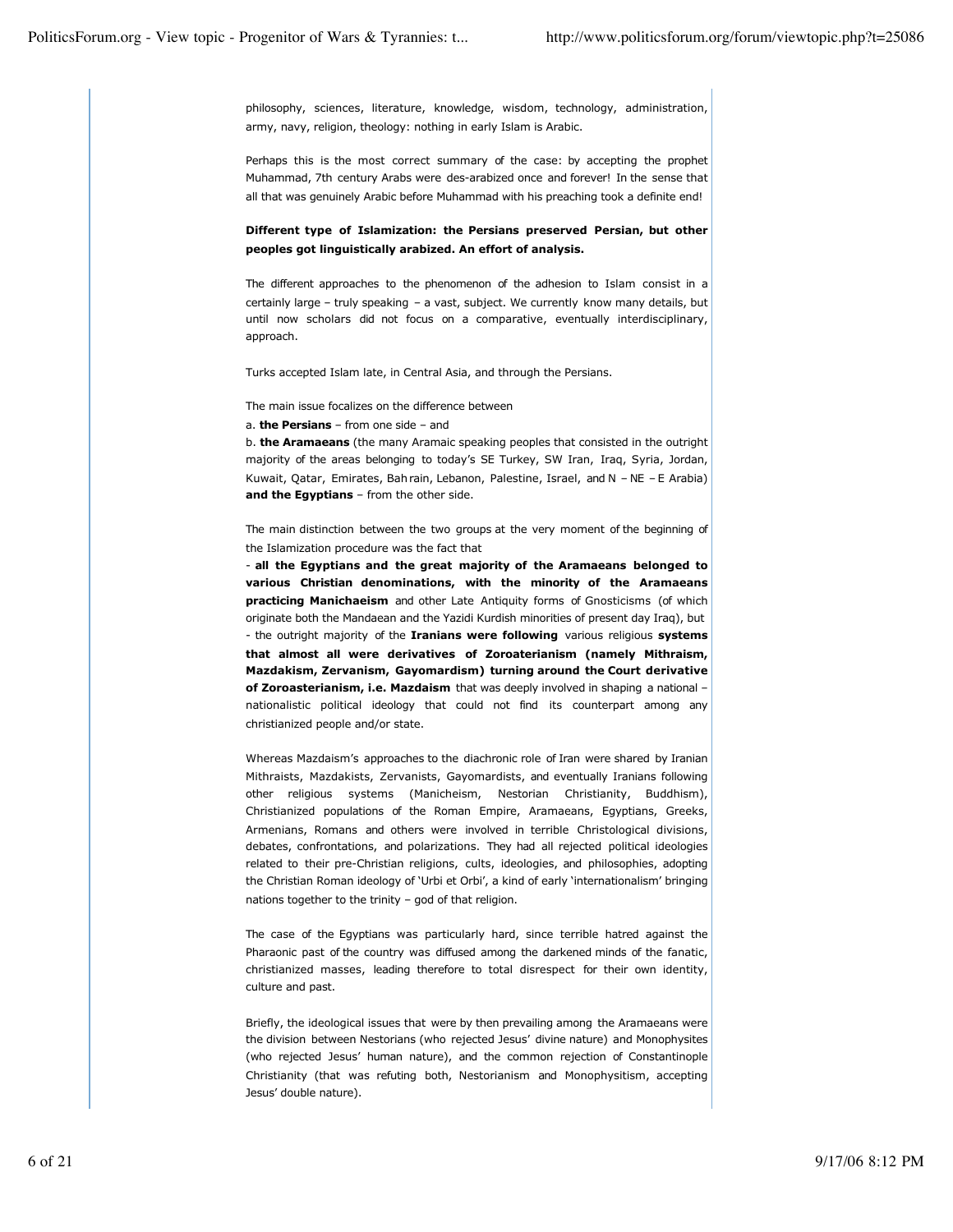The issues among the Egyptians were the fights between the outright Coptic – Monophysitic majority and the sizable Greek majority that was following Constantinople Christianity, as well as the anti-Jewish stand of the Christians that created serious problems wherever Jews formed a sizable minority.

Similar to their attitude of forgetting their mother language because of their adhesion to Islam, one can find later among Greeks, who – by accepting Islam – went through linguistic turcization. There was no apparent reason for them to preserve Greek (as for the Arameans Aramaic, and for the Egyptians Coptic), in the way Persian was preserved among Iranians.

As far as the Yemenites are concerned, it seems that Monophysitic or pro-Constantinople Christianity (supported by and collaborating with Axumite Abyssinian King Kaleb, who invaded Yemen to help the Eastern Roman Empire in its fight against the Sassanid Empire of Iran) was so insignificant (whereas the majority was versed either in older forms of Yemenite religion, or in Nestorianism and Judaism), that the overwhelming acceptance of Islam came as a natural result to earlier developments.

# **Peace depends only on the extinction of the falsehood "Pan-Arabism".**

This effort for analysis consists in just some introductory thoughts regarding the perplex phenomenon of Islamization, but again the subject is vast, and mostly unstudied. However, this event's implications in the present day politics are so deep that never peace in the Middle East will be achieved, before an earlier understanding and a final outmaneuvering of the aforementioned situation be reached and undertaken!

Arabic nationalism must be extinguished, the Arab League must be dissolved, Syriac, Berberic, Nubian, Yemenite and Coptic must be taught in the schools, primary and secondary, in parallel with Arabic and Kurdish! Not only minorities, but the entire population of the Middle East must be taught the correct language in the primary and secondary education. This is the only way to Peace in the Middle East.

Muhammad Shamsaddin Megalommatis

# Posted: Tue Jun 29, 2004 9:47 pm

Haha I only just got it prof megalommatis, from megalomaniac...Haha that was a good joke, you had me going there...cool

Ours is a society built on terrorism

## Posted: Tue Jun 29, 2004 11:53 pm

**Megalommatis wrote:**

Only failure is guaranteed in any attempt to shape up a 'union' among these so disparate elements and peoples.

Specifically refering to the League of Arab States: I was unaware that it was desired or intended it to be anything other than a merely consultative IGO, but if I am reading you correctly, you seem to suggest that there is some sort of unification movement? Perhaps you could clear this up for me.

Gernerally speaking, I can accept most of what you say, although much of it I must confess to taking at face value, since Middle Eastern History pre-20th century isn't exactly my strong point! The problems presented to political unification by immense diversities are clear. What your essay also seems to touch on is what can be one of our most problematic tendancies: to try to simplify, group together and/or generalise

**Whitelotus** 5% Corrupt

Joined: 31 May 2004 Posts: 112 Location: Netherlands [ PM ]

#### **Smyth** Absolutely Corrupt



Joined: 12 Oct 2003 Posts: 2907 Location: Norf Landen [ PM ]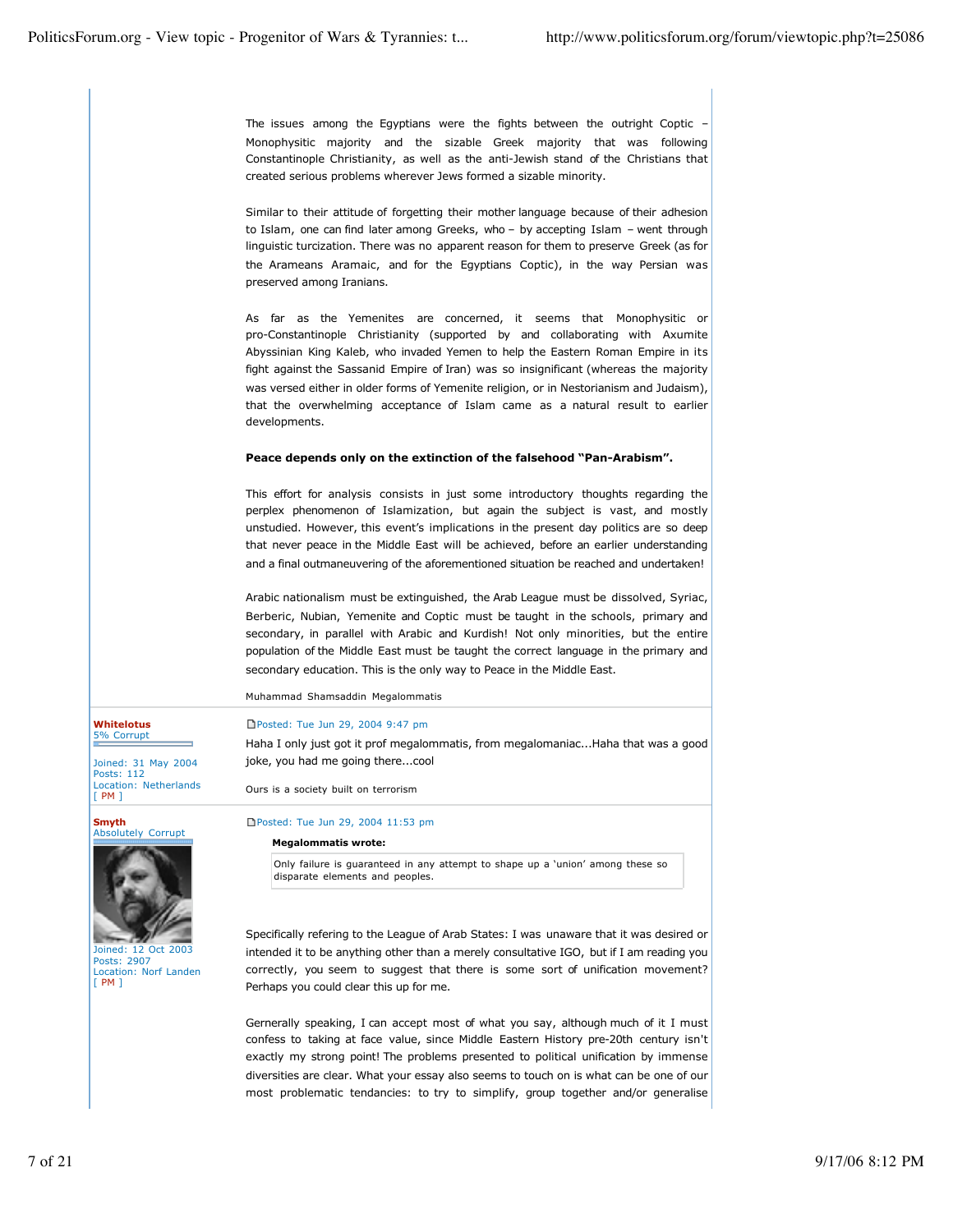complex scenarios. In this instance perhaps, particularly when in the past it has suited political leaders with their own agendas. Or like you say, we could just put it down to 'pathetic ignorance'.

Education is definitely one of the main avenues to approach this problem, but I'm not sure how practical it is to ask children to learn several different languages whilst in school; might they not neglect other studies? Perhaps revised history and geography lessons in addition to learning fewer dialects than you suggest? But this is a mere technicality in the context of your essay.

If we view any problem through an erroneous conceptual framework, then we're obviously wasting our time - so thanks for pointing out a lot of historical and cultural context to the Middle East that I was unfamiliar with. A good read,

Cheers,

Smith

#### **Off-topic:**

#### **Whitelotus wrote:**

Haha I only just got it prof megalommatis, from megalomaniac...Haha that was a good joke, you had me going there...cool

Actually there is no reason to think he is not who and what he say he is; A quick Google search will reveal this.

Well I happen to know how professors usually write their articles since they expect

#### **Whitelotus** 5% Corrupt

**Garibaldi** 55% Corrupt

Carolina  $[PM]$ 

Joined: 31 May 2004 Posts: 112 Location: Netherlands [ PM ]

Joined: 09 May 2004 Posts: 1113

Location: Charleston, South

students to do the same...the way he writes and defends his article shows that if there is a professor by that name, he ain't him

**Posted: Wed Jun 30, 2004 8:36 am** 

Ours is a society built on terrorism

### ■Posted: Wed Jun 30, 2004 9:42 pm

I find the professors work quite honest, Arab Nationalism was the tool used by the British to defeat the Ottoman Empire in WWI. However, from what I understand the movement has died down considerably and that Islamic fundamentalism rose in it's place. But of course both operate under the same flaw that the middle east is of the same culture; perhaps teaching them their ancient origins as well as teaching them western philosophy might restrict tension?

The Pony has pranced upon your face- Tony Jaa

**GandalfTheGrey**



Joined: 02 Aug 2003 Posts: 4091 Location: ACT Australia posts: 118342 [ PM ]

Posted: Thu Jul 01, 2004 4:55 am

Saying that an "arab race" doesn't technically doesn't exist is neither here nor there its simply playing with semantics. The fact is there is a group of people united by geography, language and religion (there are other religions, but over 90% are muslim).

If you think the Europeans are the only ones guilty of lumping "arabs" into the one basket, I remind you of the heavilly influential book in the US called "The Arab Mind" which was re-released in 2002 - on the eve of the invasion of Iraq (coincidence?) http://www.zmag.org/content/showarticle.cfm?SectionID=30&ItemID=5611

This book is reverred by those very people who control the White House and the Pentagon.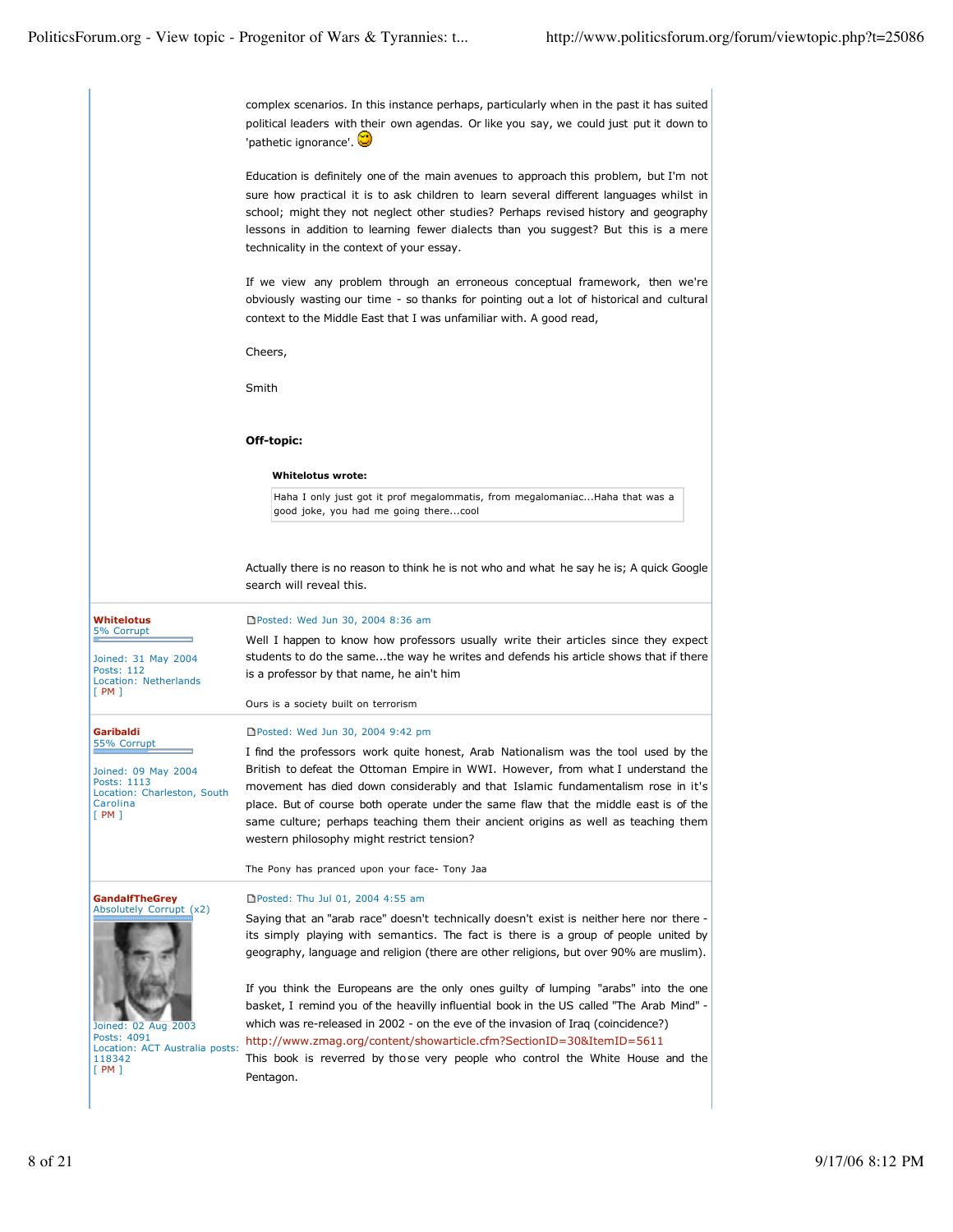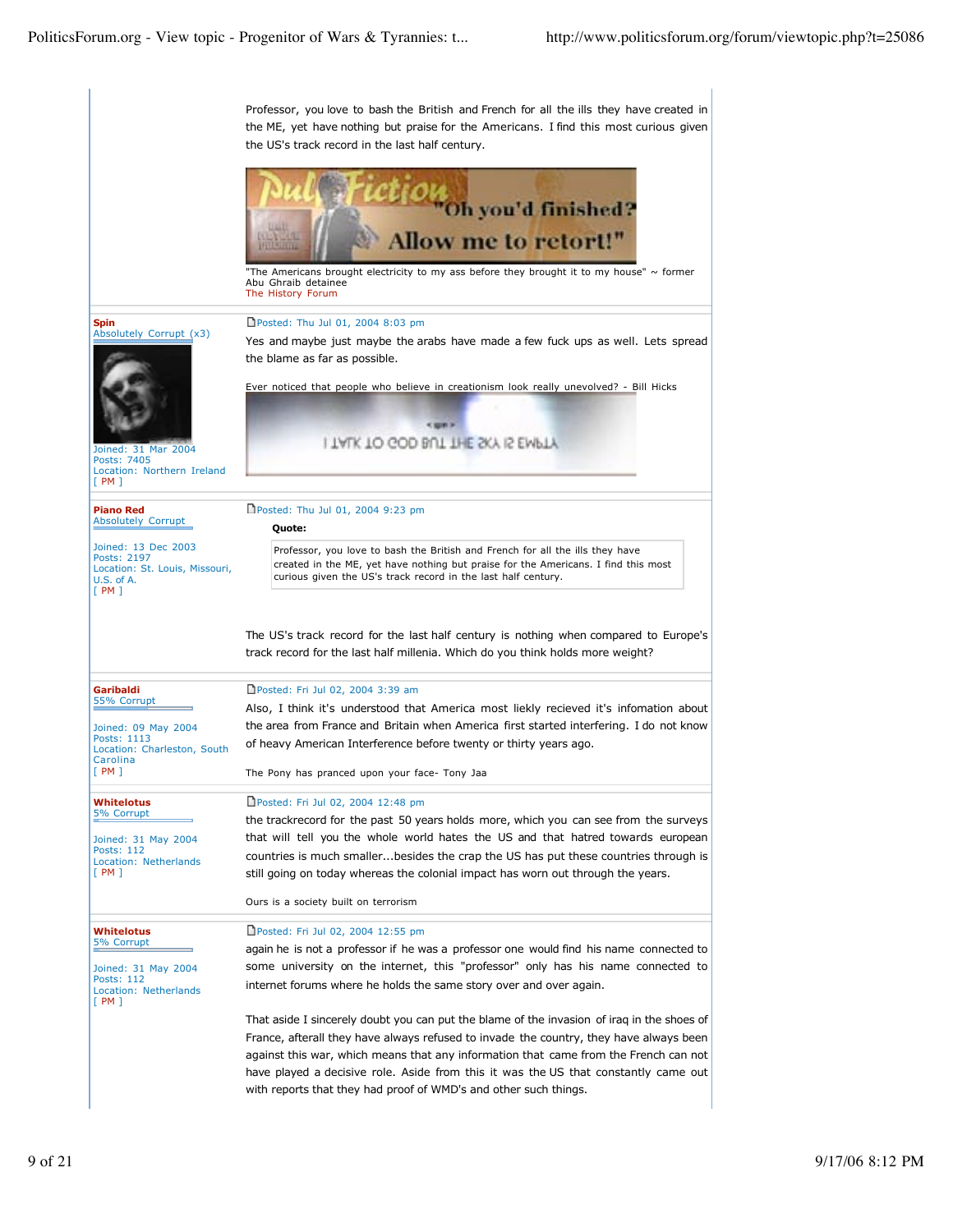Besides the weapon inspectors were basically under american leadership and previous weapon inspectors have complained about the CIA interfering in their investigation and asking them to spy for them, the US government has twisted their results and even replaced the head of the weapon inspectors when they did not like the results they got. Ours is a society built on terrorism **Piano Red** Absolutely Corrupt Joined: 13 Dec 2003 Posts: 2197 Location: St. Louis, Missouri, U.S. of A. [ PM ] Posted: Fri Jul 02, 2004 7:04 pm **Quote:** the trackrecord for the past 50 years holds more, which you can see from the surveys that will tell you the whole world hates the US and that hatred towards european countries is much smaller...besides the crap the US has put these countries through is still going on today whereas the colonial impact has worn out through the years. Your joking right? The US only became *heavily* involved with the ME not less than thirty years ago, whereas Europe has been involved with the region since what? The 13th or 14th centuries? The Crusades ? the Reconquista (sp), etc.? Come on now, there is no comparison. Of course surveys taken today would show that the ME hates the US more than it does the US, but if you asked them which has had more interest in the area over time and continues to do so even today then it would definitely be Europe that would take the gold medal. **Whitelotus** 5% Corrupt Joined: 31 May 2004 Posts: 112 Location: Netherlands [ PM ] Posted: Sat Jul 03, 2004 10:57 am yes and still surveys conducted show the people in the ME hate americans a lot more than they hate Europeans. Europe was involved in the middle east yes...but they haven't been doing such things recently, and eventually what has an impact on them now is something that weighs much heavier than something that had an impact on them a long long time ago. **Quote:** Of course surveys taken today would show that the ME hates the US more than it does the US, but if you asked them which has had more interest in the area over time and continues to do so even today then it would definitely be Europe that would take the gold medal. I'm sorry Europe has the largest interest in the ME now? weird, I thought america led the attack on iraq both now and 10 years ago...I thought america is sponsoring israel in killing palestinians, I thought the US is big buddies with the Saudi Arabia leaders, I thought the US is threatening Iran constantly. The US has the largest oil companies and well the middle east is famous for oil you know opec and all, plus the US is the biggest user of energy by far. The US in short has the most to lose and to gain in the middle east, not europe. And the reason they hate the americans there so much is precisely because america is always interfering...they don't hate europe so much because europe doesn't interfere as much, because europe doesn't have the same interests in the area as america Ours is a society built on terrorism **Daovonnaex** Unperson Joined: 22 Feb 2004 Posts: 1859 Posted: Sat Jul 03, 2004 7:15 pm A fascinating article, Megalommatis I always knew that the myth of Arab unity was just that, a myth, and that Pan-Arabism was a foolish idea. However, I learned a great deal of the history of the region that I did not know before from your piece. Thank you.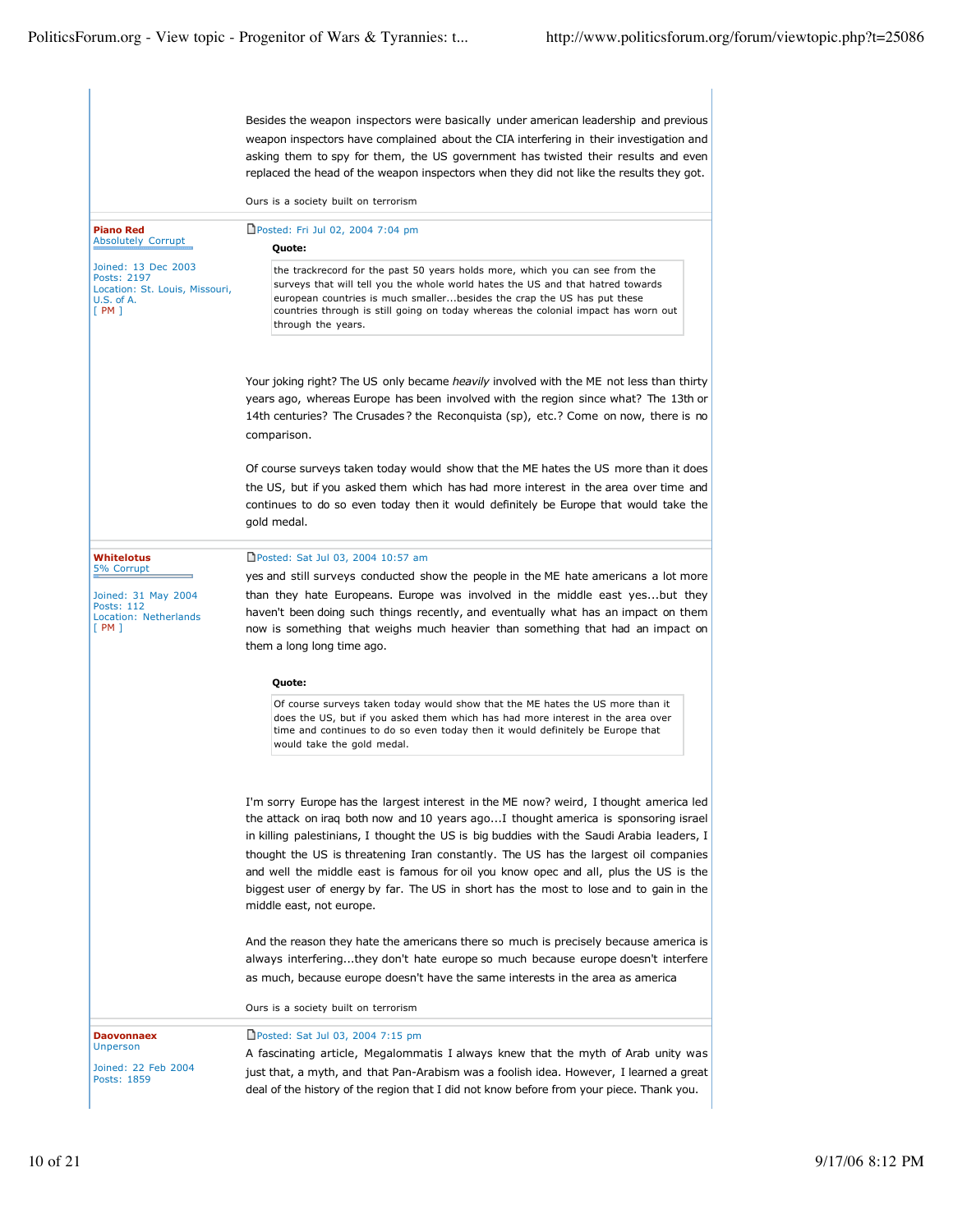| <b>Megalommatis</b><br>5% Corrupt                                    | □Posted: Mon Jul 05, 2004 7:41 am                                                                                                                                                                                                                                                                                                                                                                                                                                                                                                                                                                                                                                                                                                                                                                                                                                                                                                                                                                                                                                                                         |
|----------------------------------------------------------------------|-----------------------------------------------------------------------------------------------------------------------------------------------------------------------------------------------------------------------------------------------------------------------------------------------------------------------------------------------------------------------------------------------------------------------------------------------------------------------------------------------------------------------------------------------------------------------------------------------------------------------------------------------------------------------------------------------------------------------------------------------------------------------------------------------------------------------------------------------------------------------------------------------------------------------------------------------------------------------------------------------------------------------------------------------------------------------------------------------------------|
|                                                                      | Dear all,                                                                                                                                                                                                                                                                                                                                                                                                                                                                                                                                                                                                                                                                                                                                                                                                                                                                                                                                                                                                                                                                                                 |
| Joined: 23 Jun 2004<br>Posts: 100<br>Location: Cairo - Egypt<br>[PM] | Thank you very much indeed for your active interest, compliments, comments and<br>nice words. I apologize for the delay in answer!                                                                                                                                                                                                                                                                                                                                                                                                                                                                                                                                                                                                                                                                                                                                                                                                                                                                                                                                                                        |
|                                                                      | Well, since there has been a doubt expressed about my professorship, I have just to<br>say that I have been a fully accredited professor since 1993, and as such participated in<br>conferences and congresses, colloguia and all sorts of academic activities. I have been<br>specialized mostly in Ancient History, Languages and Religions of the Middle East. I<br>have published - in 7 different languages - more than 10 books, 30 scholarly<br>contributions and/or essays, 600 entries to several encyclopedias (some extremely<br>lengthy), and 700 articles in newspapers and magazines $-$ in no less than 10 countries.                                                                                                                                                                                                                                                                                                                                                                                                                                                                      |
|                                                                      | I am Greek citizen, of Turkish origin, born Christian, converted into Islam in 1994 (at<br>the age of 37). I lived / studied / worked in more than 10 countries, and I traveled in<br>more than 90 countries. Between Mauritania and Kazakhstan there are only minor<br>importance archeological sites that I did not visit, study and/or explore. In all these<br>countries I had the opportunity to contact people from the lowest to the highest social<br>(academic and political) level. As far as my more specialized are concerned, I can only<br>say that they vary. From Assyrian – Babylonian and Egyptian mythological symbolism<br>to Sargonid political ideology, polarization between Mithraism and Zorosterianism /<br>Mazdeism, and the trade between the Mediterranean Sea and the Indian Ocean, and<br>from Ancient Geography and Cosmology, to Gnosticisms of the Late Antiquity, and<br>Political History of the New Egyptian Kingdom. I think this enough for all, and any<br>curious lady should know that I am single (still: you enjoy after the first 45 years of<br>your life). |
|                                                                      | It is high time to speak about something more interesting, namely issues related to<br>the Pan-Arabism as a criminal French and European ideological fabrication that let the<br>Middle East precipitate into the Hell of Colonialism, underdevelopment and Islamic<br>terrorism.                                                                                                                                                                                                                                                                                                                                                                                                                                                                                                                                                                                                                                                                                                                                                                                                                         |
|                                                                      | Yes, Smith, you read me very correctly; the Arab League is the top institution for the<br>imposition of the perverted ideology of Pan-Arabism. There are many circles among the<br>despotic governments of the Middle East that want for different reasons to promote<br>varied types of a supposed `Arab unity'. All this has a lot of implications at the social,<br>economic and political levels, helping rulers to perpetuate their dictatorship. How?<br>Simply by fanaticizing illiterate, analphabetic masses on false and misleading issues,<br>which are based on pure misinformation, disinformation, misrepresentation (I<br>summarize but can be very analytical if you want), and erroneous prioritization.                                                                                                                                                                                                                                                                                                                                                                                 |
|                                                                      | It is very cynical and inhuman indeed. All the Arabic speaking heads of state know very<br>well that union (or unity) is absolutely impossible, because of many reasons,<br>a) diverging economic interests,<br>b) different political 'culture' and aspirations,                                                                                                                                                                                                                                                                                                                                                                                                                                                                                                                                                                                                                                                                                                                                                                                                                                         |
|                                                                      | c) significant linguistic variations,<br>d) persistence of numerous ethnic and religious minorities (that even the totalitarian<br>character of Pan-Arabism failed to destroy to the great displeasure of the criminal<br>promoter of Pan-Arabism France), plus<br>e) the survival itself of several ruling semi-barbaric casts.                                                                                                                                                                                                                                                                                                                                                                                                                                                                                                                                                                                                                                                                                                                                                                          |
|                                                                      | Despite they know all this (which is not the deep reason of the Impossibility of Arab<br>Nationalism and/or Un(ificati)on), the criminal regional analphabet dictators – with the<br>strong support of France – keep diffusing the lie of Pan- Arabism that creates social<br>clashes and shocks.                                                                                                                                                                                                                                                                                                                                                                                                                                                                                                                                                                                                                                                                                                                                                                                                         |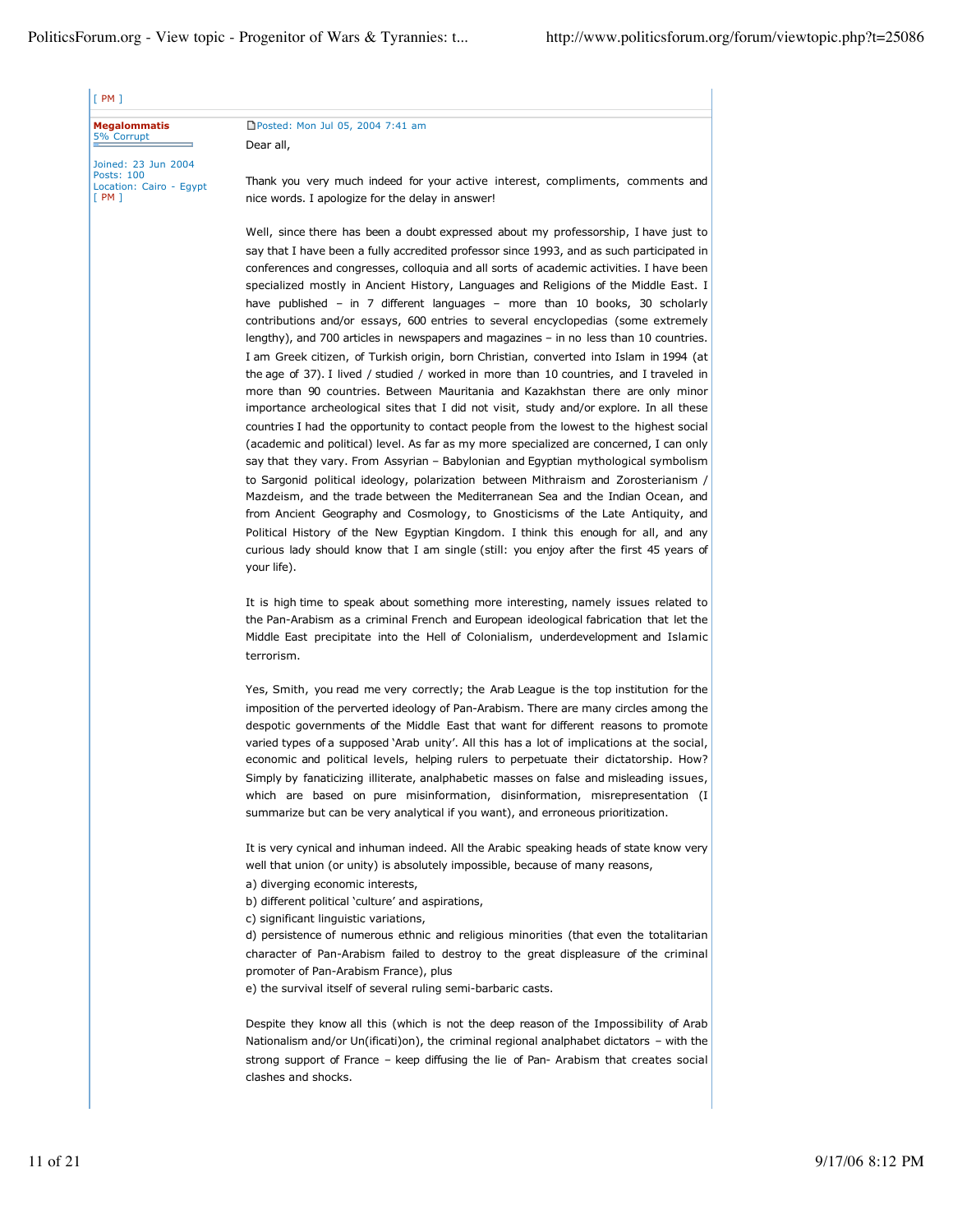Pan –Arabism is what the French call 'plaque tournante' on which stands the generation of all evils. It creates and promotes

a) totalitarian – up to inhuman level – social behaviour among groups of masses that make theirs the 'target' of the arabization of the country, in any of the Arabic speaking countries.

b) complete cultural and intellectual de-personification of the area of the Middle East by diffusing social attitudes, ways of thinking, and behavioural system that do not correspond to what prevailed during the Islamic Ages.

One must not forget that the entire complex of Islamic Civilisation was devoid of any Arab cultural, intellectual, social and behavioural aspect and/or element. Since the very early decades of Islam the movement of Shu'ubiyeh (which consists in 'prohibited' knowledge either in the tyrannical regimes of the Middle East or in the tenebrous and dictatorial French bogus – universities) stipulated that any element of the Islamic Civilization was not Arabic (being mostly Aramaean, Persian, Egyptian, Yemenite, Phoenician, Jewish and Roman). It was clear to the erudite Muslims of the 7th, the 12th, and the 16th centuries) that the 'Arab' element was the barbaric one, in total opposition with the 'Islamic'. The Arabs de-arabized themselves to accept Islam, and they did accept it as Culture to an extent that the great non-Arab majority of the late 7th century Muslims were evaluating as lower than theirs.

All these issues are basics in assessing the subject correctly, and therefore persecuted by the French pseudo-academia.

c) complete de-humanization of the people in terms of thinking, ethics, esthetics, lifestyle concept, and absolute de-valorization of any element of the Human (not only Islamic) civilization.

d) Absolute bestializing of the mental capacities of the people, ending up to complete limitation in very few and very simple issues – all falsely perceived after the functioning of the previous points.

At the very end, Pan – Arabism ends up to the Islamic Terrorism, since it already contributes to several of its themes, and more particularly that of the supposed importance (at the level of Pan – Arabism) or even sanctity (at the level of Islamic Terrorism) of the Arabic language. All the hysterical paranoia for the imposition of Arabic, a later derivative of Aramaic Syriac, is at the very epicenter of the problems of the Middle East. Of course, I do not suggest that France by its own perversion did create all that; they were several earlier negative developments within Islam.

But we all know that Ossama bin Laden did not live at the times of Napoleon. This means that there has been a concrete and grave deterioration of the situation, mostly due to the devious French and British choice of worsening the already bad.

Again, you are right, Smith, "simplify, group together and/or generalize complex" situations leads only to problems.

You refer to children learning two languages in the school as part of an educational approach. Well, Switzerland is the European model, but in the Middle East there are many places where three languages co-exist within the same city to major profit of the mental and intellectual capacities of the inhabitants. In Turkey for instance I can tell you that in Urfa trilingual capacities (in Turkish, Kurdish and Arabic) are common to the majority, before they learn a 'foreign' language, namely German or English.

But when you speak about Education, I would suggest that it is not necessarily the number of languages that matters, but the historical presentation of the subject in question. What are the contents of the manuals of History, History of Religion, Literature, Philosophy, Language, and Geography; this is what truly matters.

Dear Gandalf the Grey,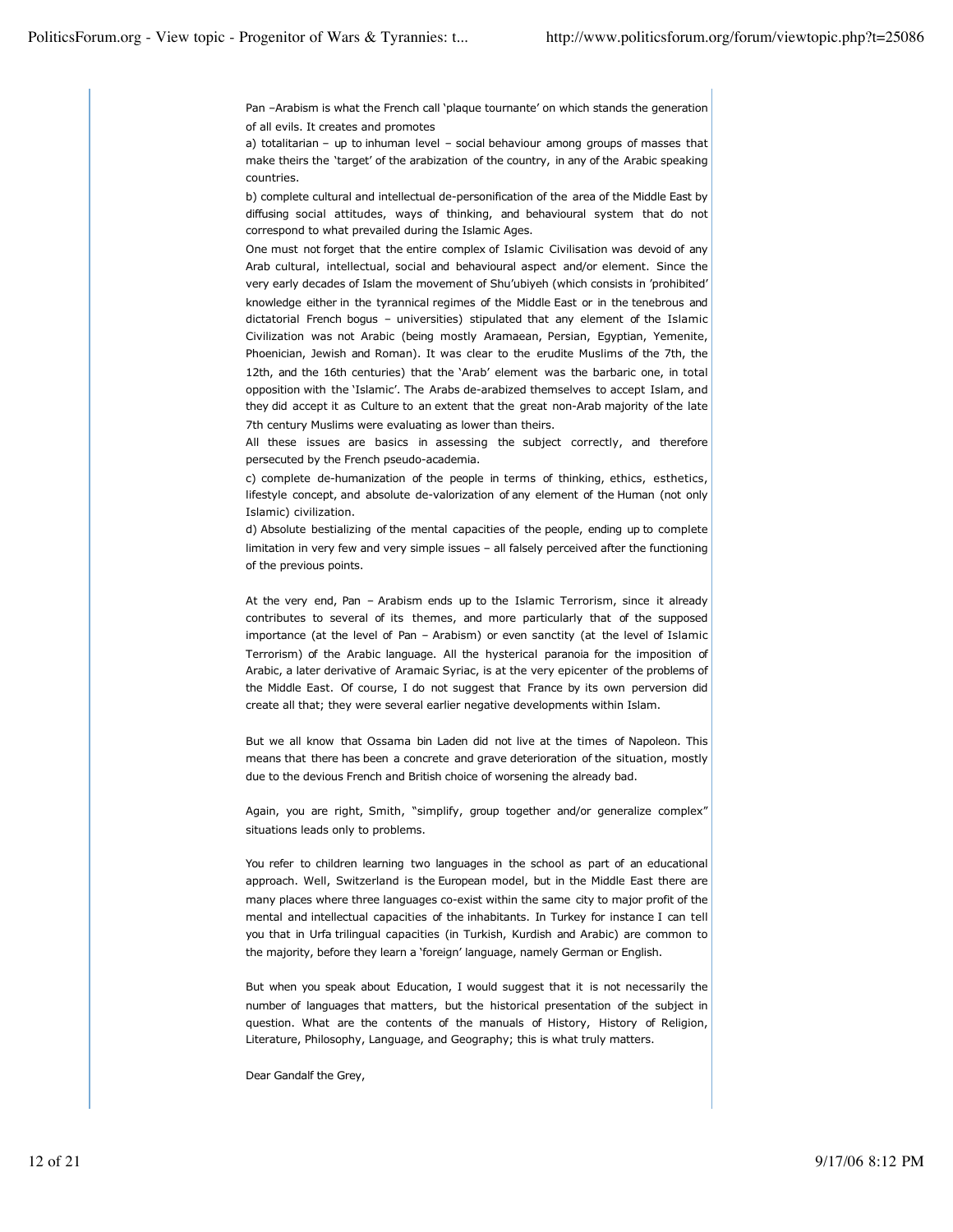You are all wrong! 'Arab' or 'Arabic speaking' Aramaean, Egyptian (Copt), Phoenician, Yemenite, Makkurian and Nobatian Sudanese, and/or Berber, is not just 'playing semantics'.

You are very wrong assuming all these various peoples are 'united' by geography, language and religion.

There is nothing in the Geography to unite Morocco with Libya. There was never a state having its capital on the soil of one of the two countries and controlling the other, as well as the areas in-between. Only countries based elsewhere (Rome, Damascus) did rule the two areas, but of course this makes no sense, since it implies that according to your beloved Geography even Rome can be united with 'them'!

There is nothing to unite Egypt with Iraq, nothing to unite Syria with Yemen, nothing to unite Sudan with Arabia (Hedjaz). You truly assume a lot! Being based on the Pan-Arabic paranoia one can ultimately unite an orange with a Rolls Royce, but my dear, this is called 'Arab' unity! It is meant to permanent failure.

You are very wrong thinking that 90 % of the Arabic-speaking people are Muslims. They are not! Muslims are much less than that. But again this is provocatively erroneous, I am sorry, European-wise erroneous. Who told you that you can present Muslims as one group? There are two major and many minor groups. They are all 'united' but an unbelievable bloodshed, hysterical hatred, killings and murders as numerous as the stars of the sky, venomous literature able to make anyone sick, so-called fratricide wars (false term since never my enemy is my brother, and never my brother can be so different). I can only say the rejection of Papal authority and the Schism with Constantinople are pale reminiscence of the Shia – Sunni disintegration of the early Islam.

What is unbelievable with your approach is the suicidal character of it. With your ideas Nostradamus will be proved correct, and Europe will become a feud of Mullah Omar. Do you know who say today that there is no difference between Shia and Sunni, and that Islam is one?

Only the Islamic terrorists, my dear! Perhaps you may be willing to have as rulers, this will not be the first and will not be the last of European nauseating imbecilities! You must however know that the perversion of France and Belgium may be has already contaminated to some extent Germany and Holland, but there is a vibrant New Europe, plus several other mentally healthy countries and peoples that will turn Chirac's dream to ashes…

Very funny is also what you say about the different Arabic languages. You must that they do not understand each other but by speaking Classical Arabic that is another, dead, language. In today's world, an Algerian, an Iraqi and a Sudanese are like an Italian, a French and a Spaniard, who speak Latin, whenever they meet. And all these Arabic languages are un unbelievable burden within the paranoiac environment of Pan-Arabism. According to the nationalistic 'principle' they should not exist! But they do, and people know about that! What to do? To face the unexplainable (to so besotted by the French victims) situation, they turned to the analphabet sheikhs for advise, only to be told that they should not write these different modern Arabic languages, because they differ from the Classical, Coranic, Arabic (supposedly used by Allah, according to the fake Muslim sheikhs of today). This self-tyrannizing attitude was never part of the Islamic and un-Arabic civilization (as above). This self-suffering is new, just one of the many negative effects of the Pan-Arabism and the ensuing Islamic Terrorism.

I do not say the French and the British stand accused for the average 'Arabic' mind's situation in the year 2002. I say they do so for the grave deterioration between 1800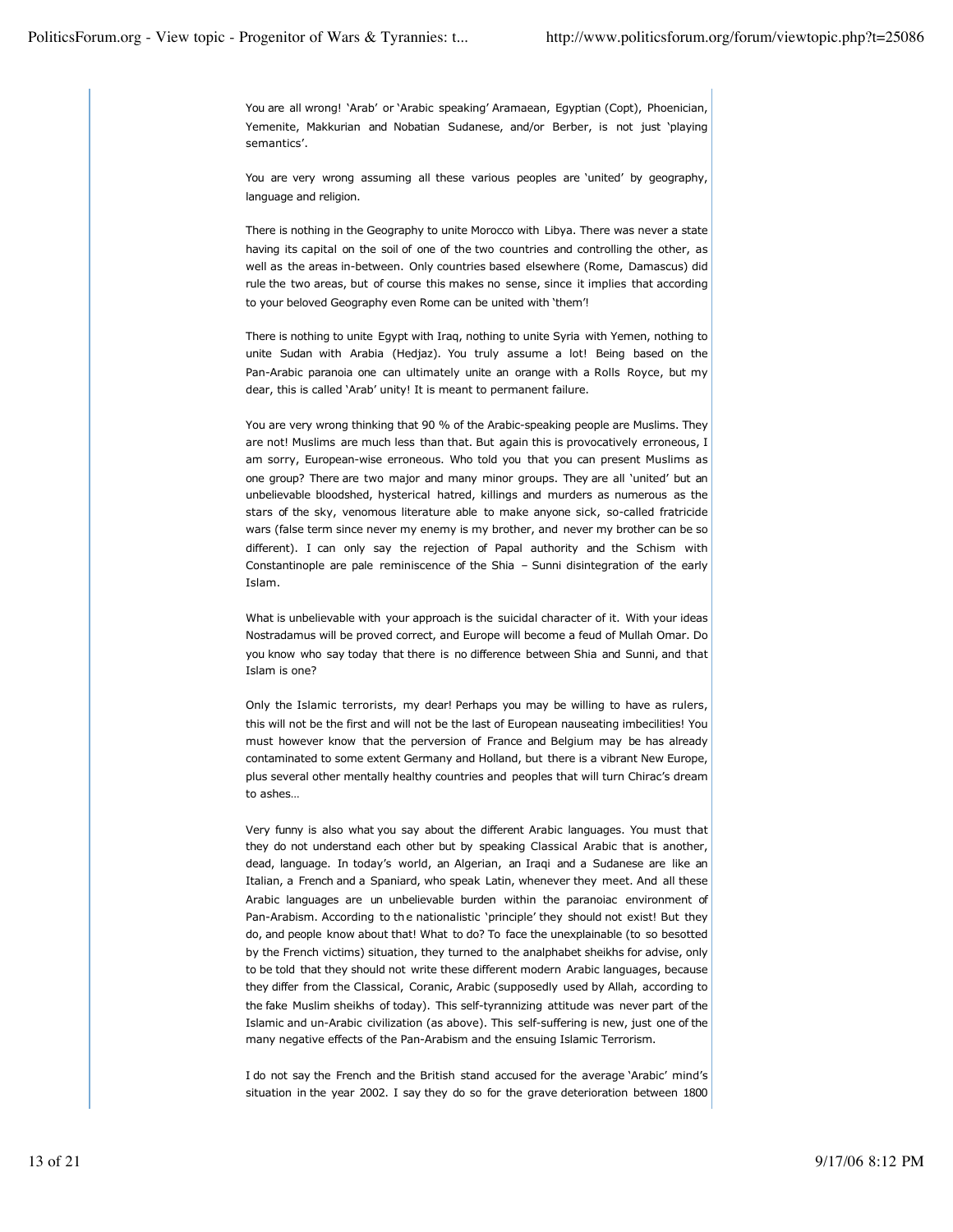and 2000 to which they contributed (certainly they are not the only, and certainly the problem started much earlier). And they did so on the basis of their interests that brought the Islamic Terrorism to the present world. Without the malignant French anti-Ottoman plans, Islam would have taken that path, being either contained properly by a Sultan or reassessed by a certain Kemal Ataturk with wider land mandate.

America, at the end, did not generate such perversions, followed the European academia, and finally started seriously criticizing European Colonial approaches to History after the early 80s. You do not suggest that the tyrannical French would let Prof. Martin Bernal teach 'Black Athena' in their rotten …. Sorbonne.

My dear Garibaldi, perhaps I did not and I do not have space here but I will soon come with another feature on the interaction Pan-Arabism – Islamic Terrorism. The latter is not opposite but a derivative of the former.

Here I find the place appropriate to join my voice with our colleague, 'AlexandertheGreat' and say that during the last 50 years America solved the issue of Black Americans, whereas Europeans successfully contributed to the transplantation of Anti-Judaism from Maghreb to the Jewish cemeteries of Paris. Superb!!!

Here I should add that, according to … converging information, Hitler's last two words before dying were "Le Pen"! Other sources pretend he just said: "Schi Rak"! A possible Teutonic secret apocalyptic meaning codified?

Finally, I must tell you that I find interesting to attend discussions on Hatred diffused in the Middle East. It is a matter of regional governmental propaganda. Of course, stimulated by the anti-American paranoia of the French! It is nothing new. Francois Mitterrand was saying in 1990 that France is in war but the French do not know it. Well, now at least I know that the Americans knew about it in 2003! Good for them! With 'allies' like France enemies like the young boy Bashir Assad is under-evaluated!

Of course, the anti-American hatred in the Middle East is all of French inspiration. But does it matter whether most of the people hate America more than Europe, or Israel more than America?

Three things matter:

1) That there is no hatred at all;

2) That the hatred is the result of analphabetism, barbarism, falsehood and underdevelopment to which France, not America, led the Middle East; and

3) That there are many Middle Easterners (mostly the recipients of the bestial oppression of the Pan-Arabic regimes), who truly love America. More than that, they base all their hopes on the USA and on the Greater Middle East plans of the present administration.

In this they are not alone. There are many Europeans, who also base their expectations on the USA, not Jacques Chirac and his force de frappe!

Thank you again for the most constructive conversation.

Shams

(the friends call me this way)

P.S.

1. Of course, a forum is a forum. Not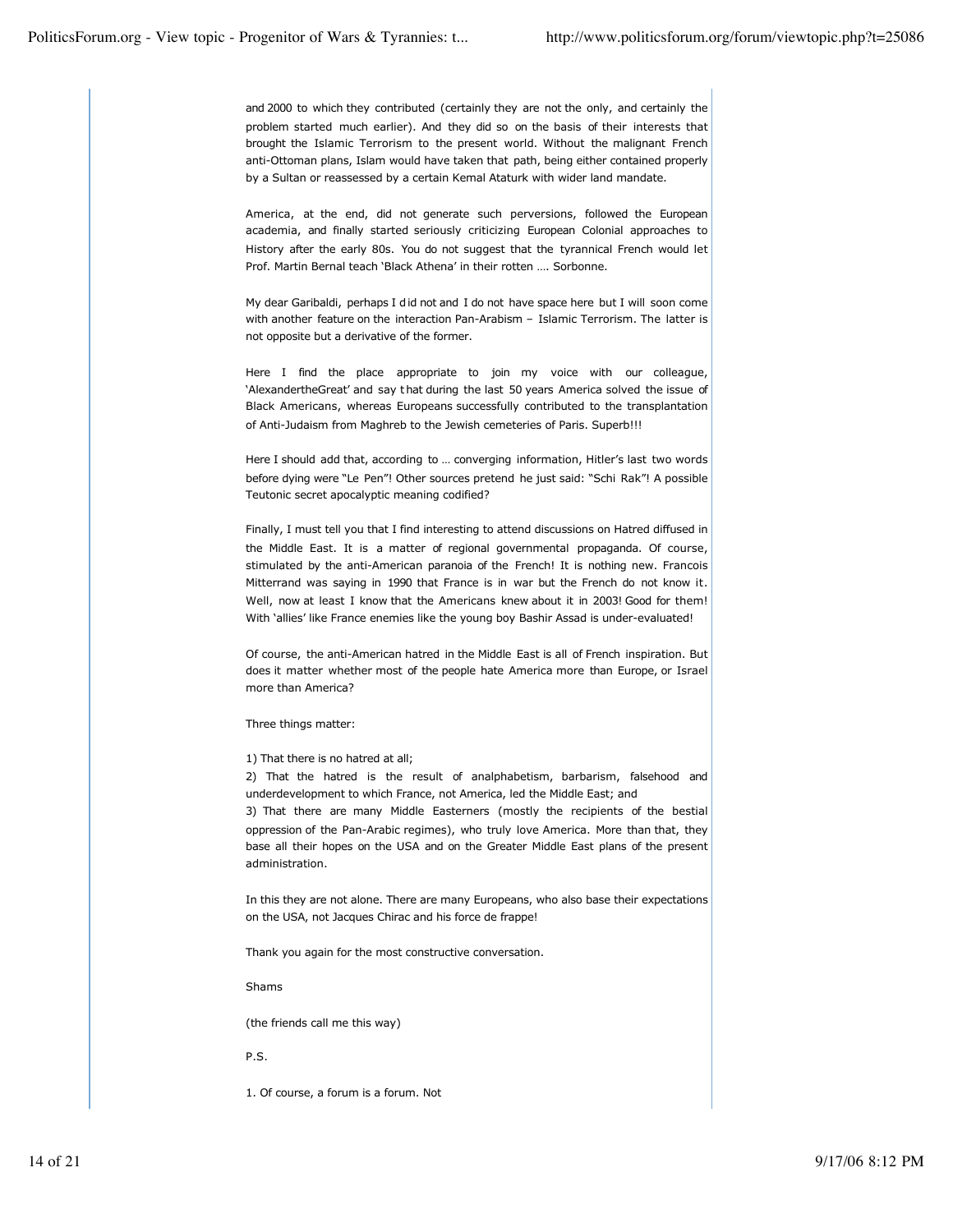|                                                                           | the Zeitschrift fuer Aegyptische Sparche, or                                                                                                                                                                                                                                                                                                                                                                                                                                                                                                                                          |  |  |
|---------------------------------------------------------------------------|---------------------------------------------------------------------------------------------------------------------------------------------------------------------------------------------------------------------------------------------------------------------------------------------------------------------------------------------------------------------------------------------------------------------------------------------------------------------------------------------------------------------------------------------------------------------------------------|--|--|
|                                                                           | the Journal of Cuneiform Studies                                                                                                                                                                                                                                                                                                                                                                                                                                                                                                                                                      |  |  |
|                                                                           | 2. Have you got the latest news of that woman,                                                                                                                                                                                                                                                                                                                                                                                                                                                                                                                                        |  |  |
|                                                                           | the wife of the former Central European banker,                                                                                                                                                                                                                                                                                                                                                                                                                                                                                                                                       |  |  |
|                                                                           | a Dutch woman, I suppose, who had the                                                                                                                                                                                                                                                                                                                                                                                                                                                                                                                                                 |  |  |
|                                                                           | Palestinian flag hanging on her balcony? Did she<br>go to Ramallah for summer holidays in the bedroom                                                                                                                                                                                                                                                                                                                                                                                                                                                                                 |  |  |
|                                                                           | of Yasser Arafat?                                                                                                                                                                                                                                                                                                                                                                                                                                                                                                                                                                     |  |  |
|                                                                           | 3. Do you remember someone saying that 'Ours is a                                                                                                                                                                                                                                                                                                                                                                                                                                                                                                                                     |  |  |
|                                                                           | History based on Terrorism'! Suuuuuuuuuuure!<br>Typically European!                                                                                                                                                                                                                                                                                                                                                                                                                                                                                                                   |  |  |
|                                                                           | Muhammad Shamsaddin Megalommatis                                                                                                                                                                                                                                                                                                                                                                                                                                                                                                                                                      |  |  |
| Whitelotus                                                                | □Posted: Mon Jul 05, 2004 11:48 am                                                                                                                                                                                                                                                                                                                                                                                                                                                                                                                                                    |  |  |
| 5% Corrupt                                                                | Megalommatis: could you please post the titles of your books so I can look them up?                                                                                                                                                                                                                                                                                                                                                                                                                                                                                                   |  |  |
| Joined: 31 May 2004<br>Posts: 112<br><b>Location: Netherlands</b><br>[PM] | Plus you keep on babbling about France without ever offering any direct evidence that<br>they have anything to do with it and offering any evidence of what france has gained by<br>doing this.                                                                                                                                                                                                                                                                                                                                                                                       |  |  |
|                                                                           | As for your analyses of why there can be no arabic union, I think I mention the EU is<br>most of my posts and I have to do it here again. Relgious diversity? The EU has it and a<br>history filled with conflict between catholics, protestants and orthodox christians.                                                                                                                                                                                                                                                                                                             |  |  |
|                                                                           | Conflict? Do I hear anyone say WW1 and its sequal? Minorities? Also available as for<br>their persecution well I think the nazi deathcamps may have served for just that<br>purpose. divergent economic interests? Huge within Europe. The difference between<br>political structure is enormous too within Europe, there is a huge difference between<br>the Dutch political structure and the French one and the french on is again completely<br>different from the german one. As for language well Finnish isn't even from the same<br>branch as german or english.              |  |  |
|                                                                           | Besides I may be an idiot but I think the Quran was written in Arabic so that would be<br>a binding language, Islam would be a binding religionwhich also explains why highly<br>educated men go to a totally different country to sacrifice their life in order to help their<br>fellow muslims against the American or Israeli oppressor. So please explain the<br>international terrorist networks, please explain the rage across arabic nations caused<br>by America's invasion of Iraq, explain the outrage at israel that exists even in the<br>country in which you now live. |  |  |
|                                                                           | Again you blame Osama on France yet he was trained by the US. He lived in Saudi<br>Arabia and left because of the fact that he disagreed with American influence on his<br>country's government. And basically you're saying "what france wins by this is that<br>terrorists try and blow up stuff in paris and that noone in arabic nations wants any<br>influence from the west, and if the west does try to assert some influence you get<br>suicide bombers on your ass" right I can see why France would want to persue such a<br>policy.                                        |  |  |
|                                                                           | So again you offer no proof of french involvement, you offer no proof of what they have<br>to gain, offer simplistic reasoning that ignores the facts that are occurring as we<br>speak, such as european unification, OPEC, transnational involvement of muslims etc<br>etc.                                                                                                                                                                                                                                                                                                         |  |  |
|                                                                           | Your evidence merely points out that France has absolutely nothing to gain and<br>everything to lose from this so called colonial policy that they assert. It is very easy to<br>say "France is influencing Arabic nations to think in a certain way because it wants                                                                                                                                                                                                                                                                                                                 |  |  |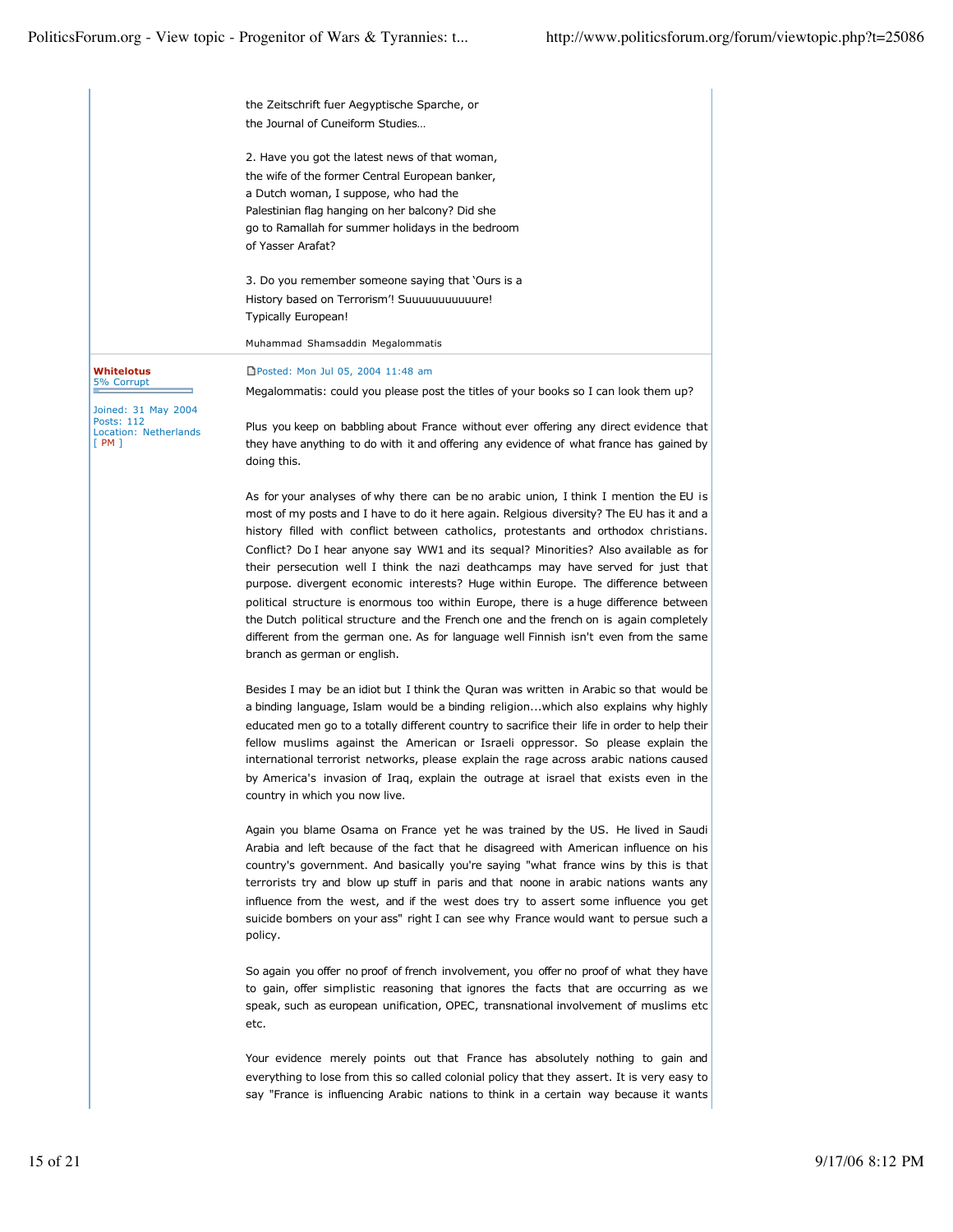world domination so it uses arabia as its colony to obtain power" but the hard part is something you have failed and keep on failing to do, namely providing evidence for your statement. How does France do this? How exactly did France influence thinking and I want to see direct connections to France. I want to see evidence that if a false image is being created that France is involved in this. I want to see what France has to gain from this policy so far it seems to only have negative effects on France, you see I happen to know a little bit about French economy. Perhaps you don't know this, or well I know you don't but the number one high tech industry in france is aerospace. This industry depends on the wellbeing of the American economy since it mainly exports to that country that is why French industry was glad with the euro as it provided a strong currency vis a vis the dollar. Now first of all we see that 9/11 was done with airplanes, not a good deal for france, second we see the impact of terrorism on American economy, also a bad deal for France's leading high tech industry. We also see terrorist strikes in France and Spain and threats in other European countries. This is a bad deal for EU industry, this is a bad deal for Europeans.

Last and you've failed to explain this elsewhere as well why would France, a country that is in the EU and whose economy is almost completely based on intra EU trade and trade with America, focus its political influence on the middle east, a part of the world that does not have much to offer to them. France doesn't have any of the world's largest oil companies. The US does and so does Brittain, they share the top 5 if not the top 10, and surprise surprise which two countries proposed and executed military intervention in the middle east? Which country virtually determines the political life in Iraq? Which country excerts great pressure on Iran and is in constant dialogue with Saudi Arabia? It isn't France, it is the US. And this information isn't even indirect or hard to find. If you have bothered to read a newspaper the last 10 years you will have seen the influence of the US in these regions. This leaves us with two options:

1. you don't read newspapers

2. you don't want to see facts that contradict you

which one you choose is up to you, neither is very flattering and both mean giant questionmarks need to be placed with your theory.

But lets stop with the theories, what I ask from you now is to stop with the endless stream of wild theories which you create and instead create an equally if not larger stream of facts to finally back your theories up.

you then say:

#### **Quote:**

1) That there is no hatred at all;

2) That the hatred is the result of analphabetism, barbarism, falsehood and underdevelopment to which France, not America, led the Middle East; and 3) That there are many Middle Easterners (mostly the recipients of the bestial oppression of the Pan-Arabic regimes), who truly love America. More than that, they base all their hopes on the USA and on the Greater Middle East plans of the present administration.

In this they are not alone. There are many Europeans, who also base their expectations on the USA, not Jacques Chirac and his force de frappe!

well first of all 1 and 2 contradict, you can't have no hate yet hate at the same time. Since there is overwhelming evidence that there is plenty of hate for America in the middle east we'll just scratch number 1 and go to number 2. Only barbarians hate America. I suppose you have evidence of research done under highly educated Arabians who express their love for the US? Because when I watch Al Jazeer and see university professors who can actually be found to be university professors and whose names are also connected to books I see them express a large ammount of hatred and I see the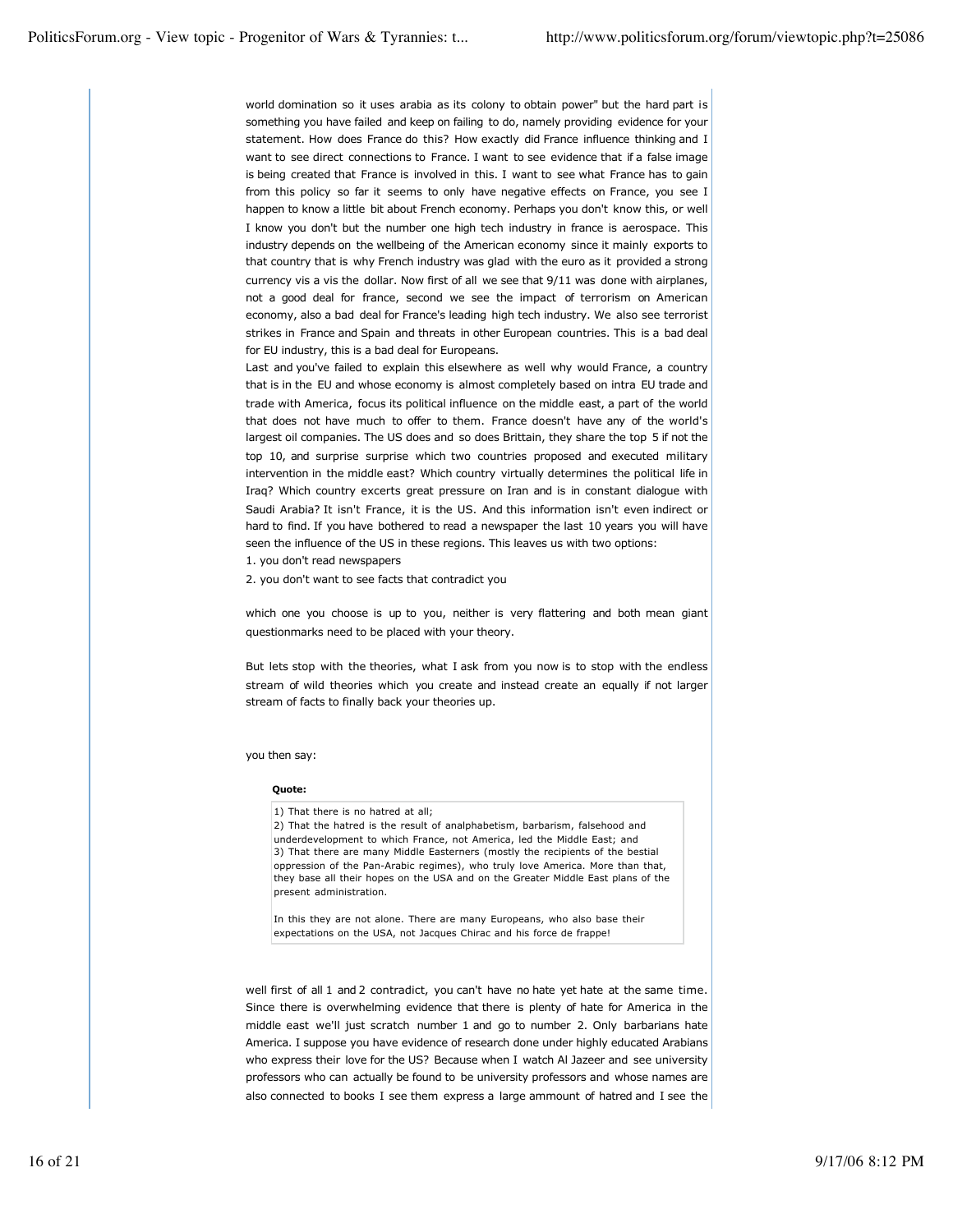**GandalfTheGrey** Absolutely Corrupt (x2)

Joined: 02 Aug 2003 Posts: 4091

118342 [ PM ]

Location: ACT Australia posts:

hatred coming from both sides of the often very heated debates on American intervention, the biggest insult in any of those discussions is that you support america. As for muslims living in European nations they too hate the US, not just the poorly educated but also those going to universities.

Anyway I anxiously await the surveys you have for us that show that Europeans as well as people from the middle east love America and put their hopes on them for bringing the golden age. Because the surveys I've read indicate that Europeans think Americans are a bunch of incompetent redneck hillbillies.

Ours is a society built on terrorism

Posted: Mon Jul 05, 2004 1:49 pm

### **Shams wrote:**

There is nothing in the Geography to unite Morocco with Libya. There was never a state having its capital on the soil of one of the two countries and controlling the other, as well as the areas in-between. Only countries based elsewhere (Rome, Damascus) did rule the two areas, but of course this makes no sense, since it implies that according to your beloved Geography even Rome can be united with 'them'!

I'm talking purely about the location of these nations, not whether or not they had a common ruler - though originally of course they did, and this is what united them in the first place.

### **Quote:**

You are very wrong thinking that 90 % of the Arabic-speaking people are Muslims. They are not! Muslims are much less than that.

How so? Unless you have a different definition of "muslim", official sources will dispute this:

| For | example                                                  | the | CIA | factbook |
|-----|----------------------------------------------------------|-----|-----|----------|
|     | http://www.cia.gov/cia/publications/factbook/index.html: |     |     |          |

just to take a few examples - Syria - 90% muslim Libya - 97% muslim Saudi Arabia - 100% muslim

in fact I went through all the "Arab" states, and all of them were 90% muslim or more.

### **Quote:**

Who told you that you can present Muslims as one group? There are two major and many minor groups. They are all 'united' but an unbelievable bloodshed, hysterical hatred, killings and murders as numerous as the stars of the sky, venomous literature able to make anyone sick, so-called fratricide wars (false term since never my enemy is my brother, and never my brother can be so different).

Yes, they are all muslim, you said it - thats all I was saying, that they are united in religion. Whether they are sunni, shiite or whatever else, they all believe in the Koran, prophet Mohammad (pbuh) and the 5 pillars of Islam. Just because they hate each other doesn't mean they have different religions. We don't say that catholics are less christians than presbyterians - they are all still christian. So there may be disunity along cultural lines, but I stand by my assertion that the arab world is overwhelmingly united along religious lines.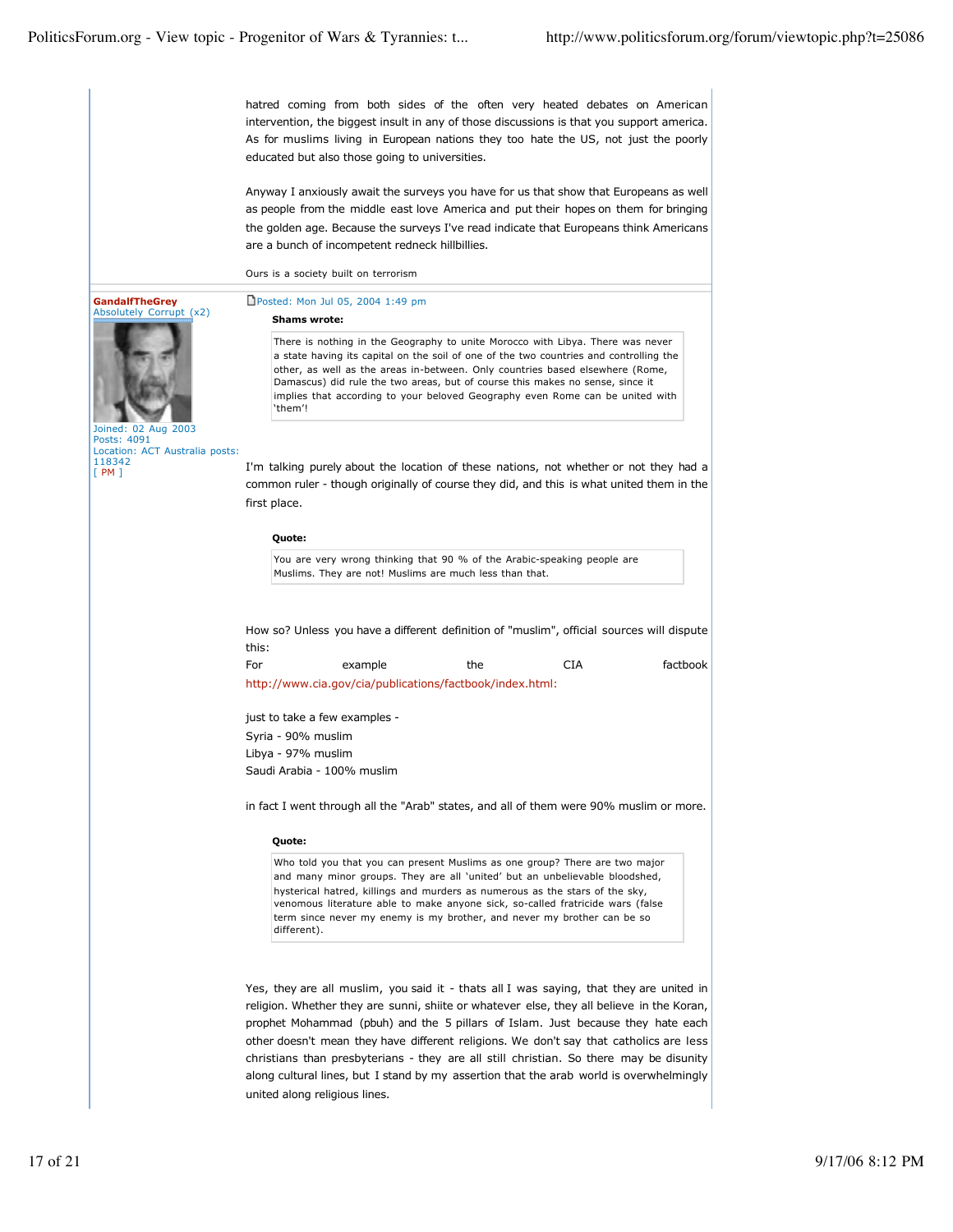#### **Quote:**

I can only say the rejection of Papal authority and the Schism with Constantinople are pale reminiscence of the Shia – Sunni disintegration of the early Islam.

Once again, eastern orthodox christians are no less christian than catholics - their beliefs are still fundamentally the same.

#### **Quote:**

Only the Islamic terrorists, my dear! Perhaps you may be willing to have as rulers

Your wording is sometimes difficult to understand. Are you saying that only islamic terrorists are united in their beliefs? If so, then this claim is disingeneous. You need only look at the rivalry between different terrorist factions - indeed the very existence of so many different terrorist groups itself is testament to the fact that islamic terrorists are not united. Even I only learned fairly recently that Al-Qaeda is not one united group as we are led to believe by US propaganda.

#### **Quote:**

In today's world, an Algerian, an Iraqi and a Sudanese are like an Italian, a French and a Spaniard, who speak Latin, whenever they meet. And all these Arabic languages are un unbelievable burden within the paranoiac environment of Pan-Arabism. According to the nationalistic 'principle' they should not exist!

I don't pretend to understand too much about it, but as far as I know, all these countries officially have "arabic" as their national language. As far as it being dead, well I know for a fact that it is spoken to a greater or lesser extent in all the mosques around the world, and I have heard it spoken on world news programs on TV. About the different dialects I don't know, obviously it makes it hard for people speaking two different dialects to understand one another. An analogy I can think of is in India where even though there are over 100 different languages, and many hundreds of dialects, Indians still have a national language (Hindi).

Obviously you know more about this subject than I do, and I am not pretending to be an authority on the subject. However I do have a problem with people who paint things in such a simplistic black and white picture - the French and British are evil, pan-arabism is evil, the US is wholly riteous. Mistakes were made by all parties concerned, and evil was conducted by all parties concerned - including the US.

I still don't believe pan-arabism can be dismissed out of hand. I am well aware of the HUGE differences between people within the arab world, but I think Whitelotus makes an excellent point about Europe. In all of history, no group of people have even got close to the hostility shared between these people. No other group has even got close to the bloodshed spilled by this group. Yet, here we are today with an enormous success story in the EU. I say, if unity can be reached in Europe, it can be reached anywhere.



"The Americans brought electricity to my ass before they brought it to my house"  $\sim$  former Abu Ghraib detainee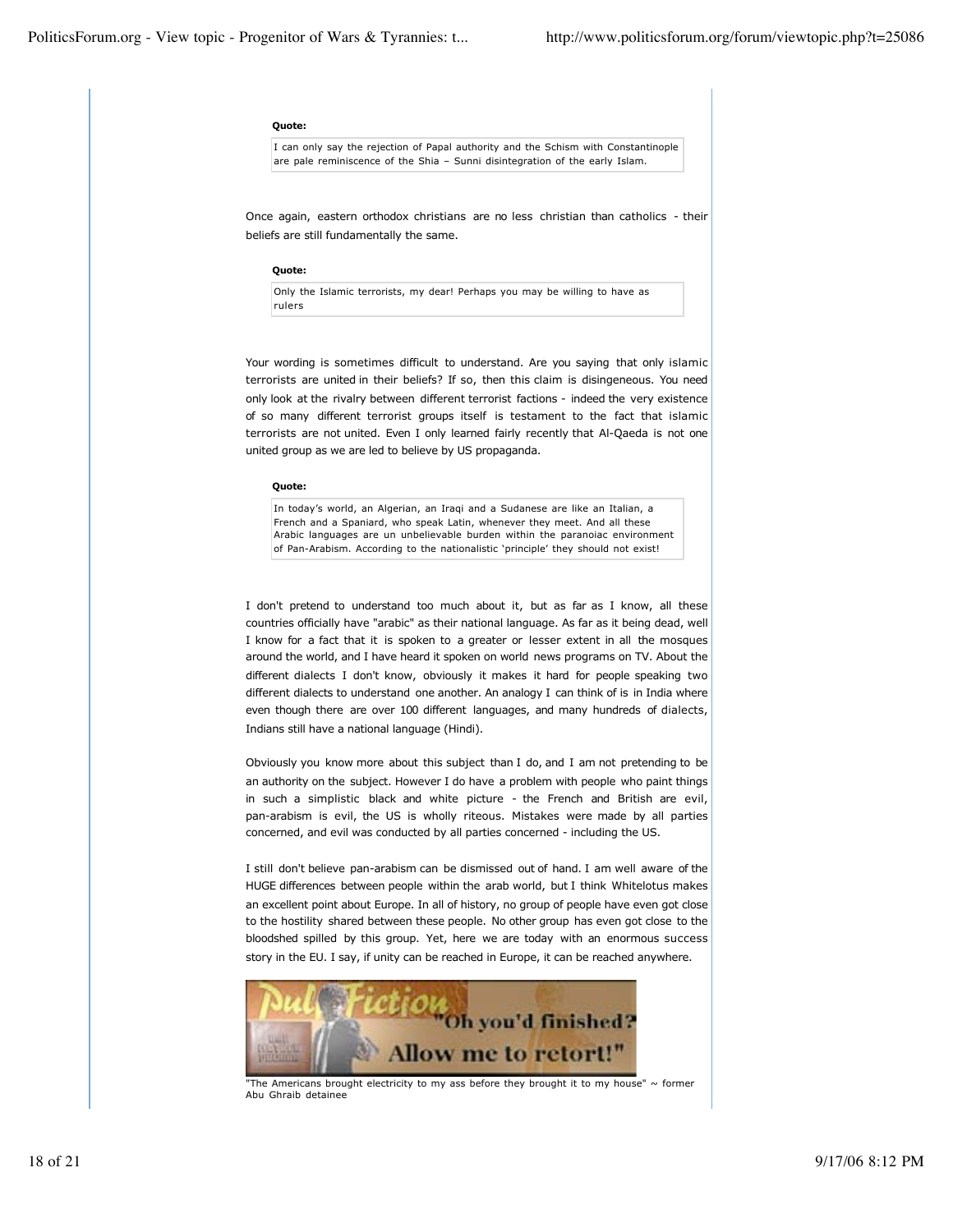|                                                                               | The History Forum                                                                                                                                                                                                                                                                                                                                                                                                                                                                                            |  |  |  |
|-------------------------------------------------------------------------------|--------------------------------------------------------------------------------------------------------------------------------------------------------------------------------------------------------------------------------------------------------------------------------------------------------------------------------------------------------------------------------------------------------------------------------------------------------------------------------------------------------------|--|--|--|
| Garibaldi<br>55% Corrupt                                                      | □Posted: Mon Jul 05, 2004 9:15 pm                                                                                                                                                                                                                                                                                                                                                                                                                                                                            |  |  |  |
| Joined: 09 May 2004<br>Posts: 1113<br>Location: Charleston, South<br>Carolina | Megalommatis, speaking on terms of their true ethnic identities, do you have a map<br>which would show the Middle East, Northern Africa, and Central Asia along their true<br>ethnic divides?                                                                                                                                                                                                                                                                                                                |  |  |  |
| [PM]                                                                          | The Pony has pranced upon your face- Tony Jaa                                                                                                                                                                                                                                                                                                                                                                                                                                                                |  |  |  |
| Zephyr46<br>1% Corrupt                                                        | □Posted: Sat Aug 28, 2004 5:05 am<br>I would recommend Karen Armstrong 'A history of god' great book, getting old now but                                                                                                                                                                                                                                                                                                                                                                                    |  |  |  |
| Joined: 31 May 2004<br><b>Posts: 36</b><br>Location: Australia                | the gist is the same, the connection between Judaism, Christianity and Islam, she<br>even goes so far as to suggest Hinduism has a very strong element of monotheism                                                                                                                                                                                                                                                                                                                                         |  |  |  |
| [PM]                                                                          | (strange as it may seem).                                                                                                                                                                                                                                                                                                                                                                                                                                                                                    |  |  |  |
|                                                                               | I have been thinking. in particular, about Australias acceptence of China's reunification<br>policy. Australia may have, at one time, held aloft a true beacon of freindship,<br>tolerence and decency in respect of human rights, that now, I am ashamed to say, got<br>sold to America and is meaningless (children overboard, Tampa, GST, US Free Trade                                                                                                                                                   |  |  |  |
|                                                                               | Agreement, children in detention, the pacific solution and unquestioning support for<br>invading Iraq).                                                                                                                                                                                                                                                                                                                                                                                                      |  |  |  |
|                                                                               |                                                                                                                                                                                                                                                                                                                                                                                                                                                                                                              |  |  |  |
|                                                                               | In Foreign relations and diplomacy, Australia really is cowardly, in relation to<br>Indonesia with Aceh, Timor and West Papua and China with Tibet. Accepting murder as<br>an appropriate answer to cries of help.                                                                                                                                                                                                                                                                                           |  |  |  |
|                                                                               | After hearing a couple of objections from Hong Kong with it's treatment under the 'two<br>systems' of government and Australias pasivity in relation to Taiwan, I wonder where<br>it stops. Vietnam? China has been trying for a long time to unify with Veitnam, what if,                                                                                                                                                                                                                                   |  |  |  |
|                                                                               | after Taiwan China decides to continue with the real nature of One China,<br>Expantionism, or, if it were a western democracy, colinisation?                                                                                                                                                                                                                                                                                                                                                                 |  |  |  |
|                                                                               | Well, if countries like Australia are going to sit and watch, I think America couldn't<br>care less about veitnam, Laos? Tailand would be the line I think.                                                                                                                                                                                                                                                                                                                                                  |  |  |  |
|                                                                               | This is the problem with invading two countries, the coalition of the willing has<br>basically said it is OK on occaision to through aside the UN and reassemble a country<br>or two if a big country like America or Australia or the UK want too.                                                                                                                                                                                                                                                          |  |  |  |
|                                                                               | Anyway, why shouldn't muslums have a go as well?                                                                                                                                                                                                                                                                                                                                                                                                                                                             |  |  |  |
|                                                                               | The US backed to Taliban for many reasons, I am sure, as with Saddam. To cut the<br>Opium trade, to fight communism, and to give socialism a fighting chance against<br>Fundamental Islam, there are more, I am sure.                                                                                                                                                                                                                                                                                        |  |  |  |
|                                                                               | Well, why not recolinisation for the west, under a banner of democracy, Australia is<br>imbarking on it now anyway, as is the nature of colonial minded leaders like John<br>Howard, who is at the moment calling the opposition 'backward looking'. A strange the<br>to say when you are claiming a colony like Papua New Guinea back! Not a bad thing!<br>they never really got it together there anyway! The idea of being corrupt, while<br>outlawing and employing a police force to fight, corruption. |  |  |  |
|                                                                               | It is a tough one, especially on such a freindly people as christianised savages, they<br>really seem to make sense of the western democracy.                                                                                                                                                                                                                                                                                                                                                                |  |  |  |
|                                                                               | Anyway, if China can do it, the west can do it, it is a pity the Arab League can't put<br>aside their differences and hava a go as well. Then again, if they could scale the<br>Sunni/Shia divide, they could probably live in peace in Israel.                                                                                                                                                                                                                                                              |  |  |  |